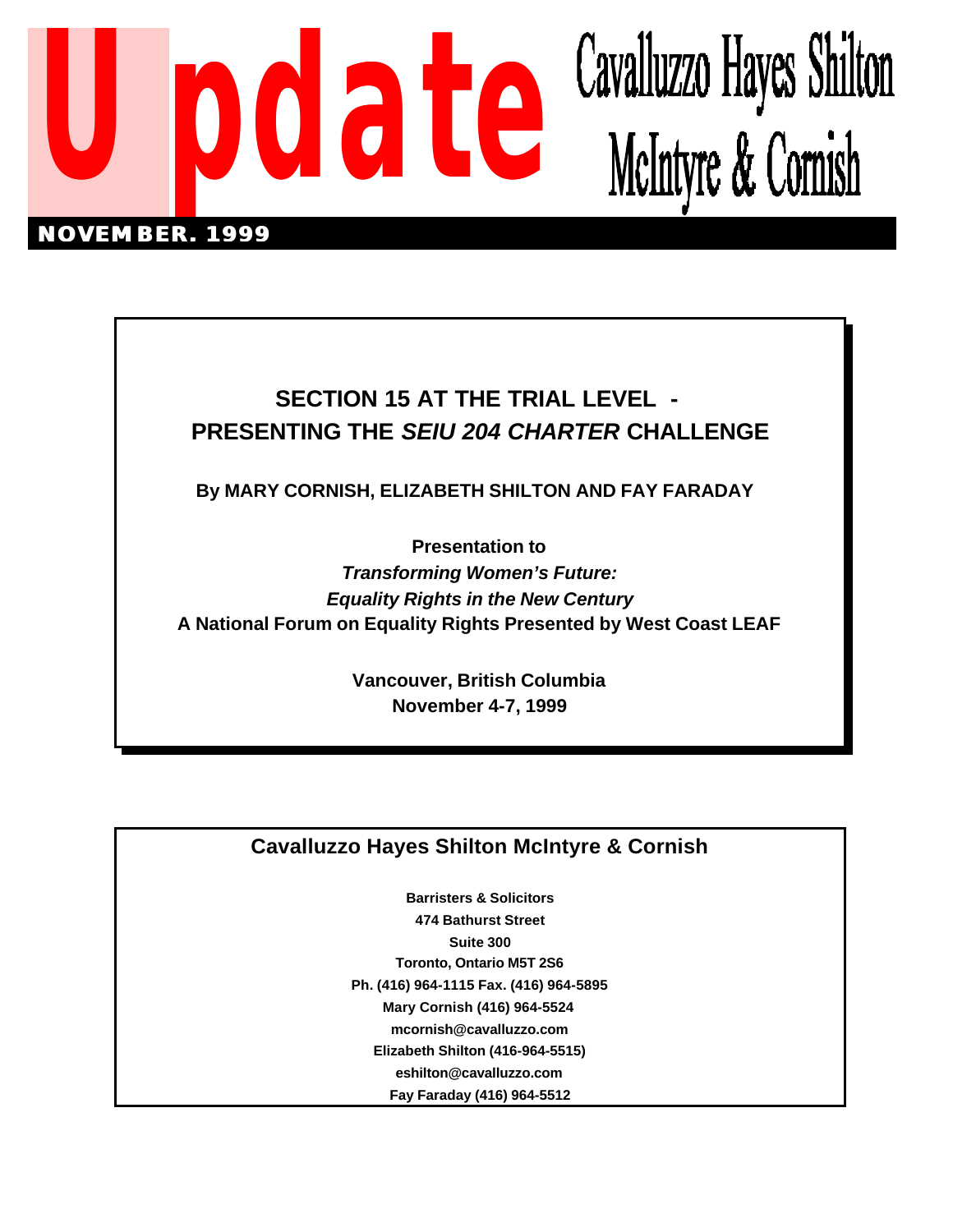#### **ffaraday@cavalluzzo.com**

#### **TABLE OF CONTENTS**

| 1.               |                                                                    |                                                                  |  |
|------------------|--------------------------------------------------------------------|------------------------------------------------------------------|--|
| 2.               |                                                                    |                                                                  |  |
|                  | А.                                                                 | Challenge to Schedule J of Savings and Restructuring Act, 1995 1 |  |
|                  | <b>B.</b>                                                          |                                                                  |  |
|                  | C.                                                                 |                                                                  |  |
|                  | D.                                                                 |                                                                  |  |
| 3.               | <b>IDENTIFYING THE REQUIRED RESULT OR REMEDY  5</b>                |                                                                  |  |
|                  | Α.                                                                 |                                                                  |  |
|                  | <b>B.</b>                                                          |                                                                  |  |
|                  | C.                                                                 | Declaratory Remedy of Invalidity under Section 52(1)  6          |  |
|                  | D.                                                                 |                                                                  |  |
| $\mathbf{4}$     |                                                                    |                                                                  |  |
|                  | <b>A</b> .                                                         |                                                                  |  |
|                  | <b>B.</b>                                                          |                                                                  |  |
|                  | $\mathbf{C}$ .                                                     |                                                                  |  |
| 5.               | <b>IDENTIFYING THE APPROPRIATE APPLYING AND RESPONDING PARTIES</b> |                                                                  |  |
|                  |                                                                    |                                                                  |  |
|                  | <b>A.</b>                                                          |                                                                  |  |
|                  | <b>B.</b>                                                          |                                                                  |  |
| 6.               |                                                                    |                                                                  |  |
|                  | A.                                                                 |                                                                  |  |
|                  | <b>B.</b>                                                          |                                                                  |  |
|                  | C.                                                                 | Filing of Affidavits and Cross-Examination on Affidavits  19     |  |
|                  | D.                                                                 |                                                                  |  |
|                  | Е.                                                                 |                                                                  |  |
| $\overline{7}$ . |                                                                    |                                                                  |  |

**APPENDIX "A" TABLE OF CONTENTS FROM SEIU 204 EXPERT AFFIDAVITS**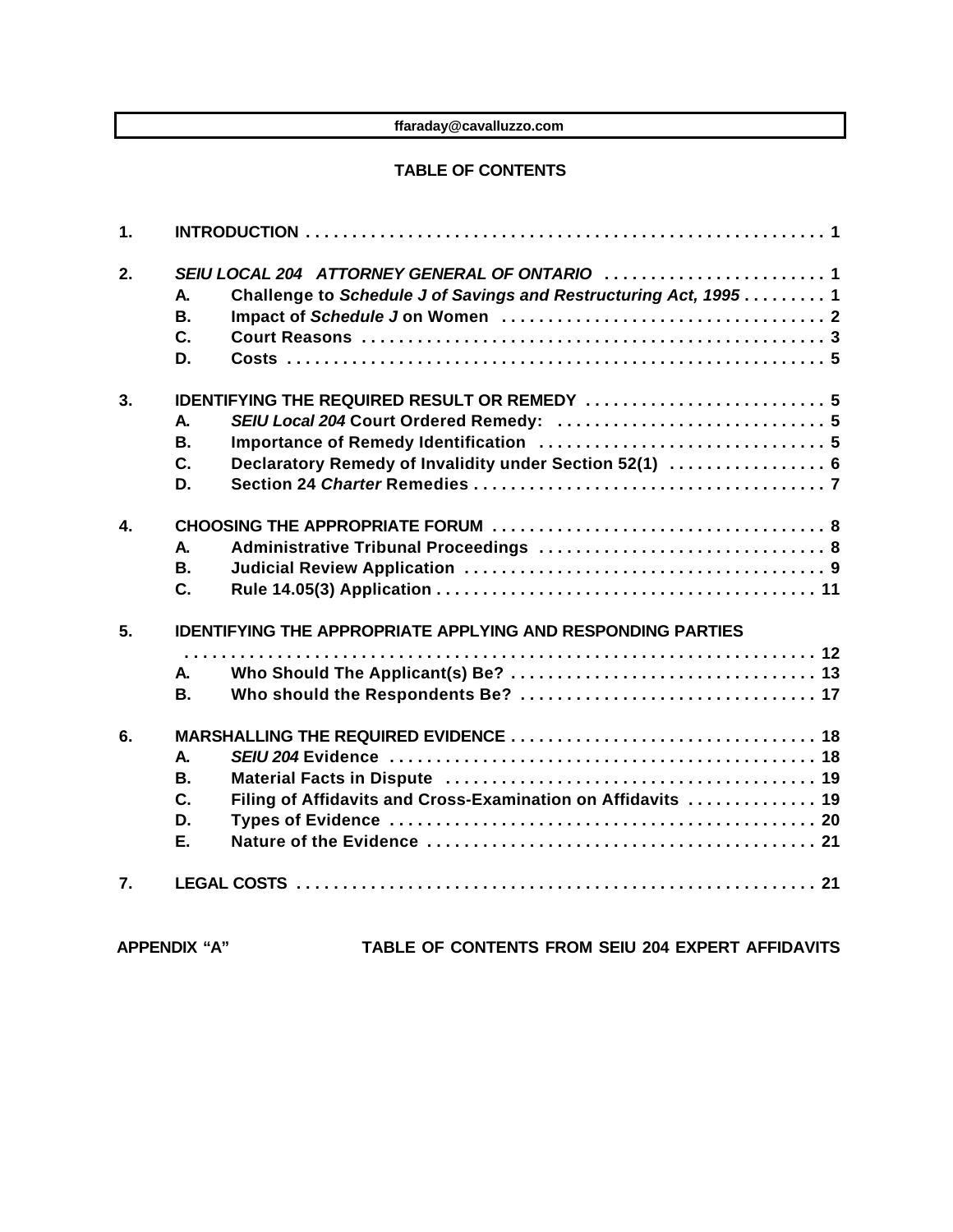### **1. INTRODUCTION**

This paper addresses a number of the strategic, legal and practical issues involved in framing and litigating a section 15 *Charter* challenge at the trial level. The case of *SEIU Local 204 v. Attorney General of Ontario* (*"SEIU 204"*) 1 in which the authors were counsel, is used as the framework for this discussion.

As the issues in *Charter* litigation involved are numerous and complex, this paper will focus on the following key issues:

- 1. Identifying the Appropriate Remedy
- 2. Choosing the Appropriate Forum
- 3. Identifying the Appropriate Applying and Responding Parties
- 4. Marshalling the Evidence under both Section 15 and Section 1
- 5. Legal Costs

First, however, to give the proper context, this paper starts with a short summary of the *SEIU 204* decision.

### **2.** *SEIU LOCAL 204 ATTORNEY GENERAL OF ONTARIO*

#### **A. Challenge to** *Schedule J of Savings and Restructuring Act, 1995*

In the *SEIU Local 204* case, the Ontario Court of Justice struck down *Schedule J* of *The Savings and Restructuring Act, 1995* as violating section 15(1) of the *Canadian Charter of Rights and Freedoms. Schedule J* had repealed the pay equity rights of over 100,000 women under Ontario's *Pay Equity Act.* These women had worked in predominantly female workplaces such as nursing homes, daycare centres, social service and community agencies and had used the proxy comparison method to identify their compensation discrimination.

The Ontario Government did not appeal the Court of Justice's decision.

This application was brought by SEIU Local 204, a union which represented approximately 5,000 women, and by two individual SEIU members whose pay equity rights had been affected, Kara Valian and Carlene Chambers. The applicants argued that *Schedule J* of the *Savings and Restructuring Act, 1995* violated the rights of SEIU Local 204 members who perform undervalued "women's work".

*Schedule J* repealed certain 1993 amendments to the *Pay Equity Act* which provided for the use of the proxy method of comparison to determine whether pay equity exists at an employer's workplace.The proxy comparison method provided a tool to remedy the systemic sex discrimination in compensation experienced by women in broader public sector workplaces with predominantly female workforces. The Court stated: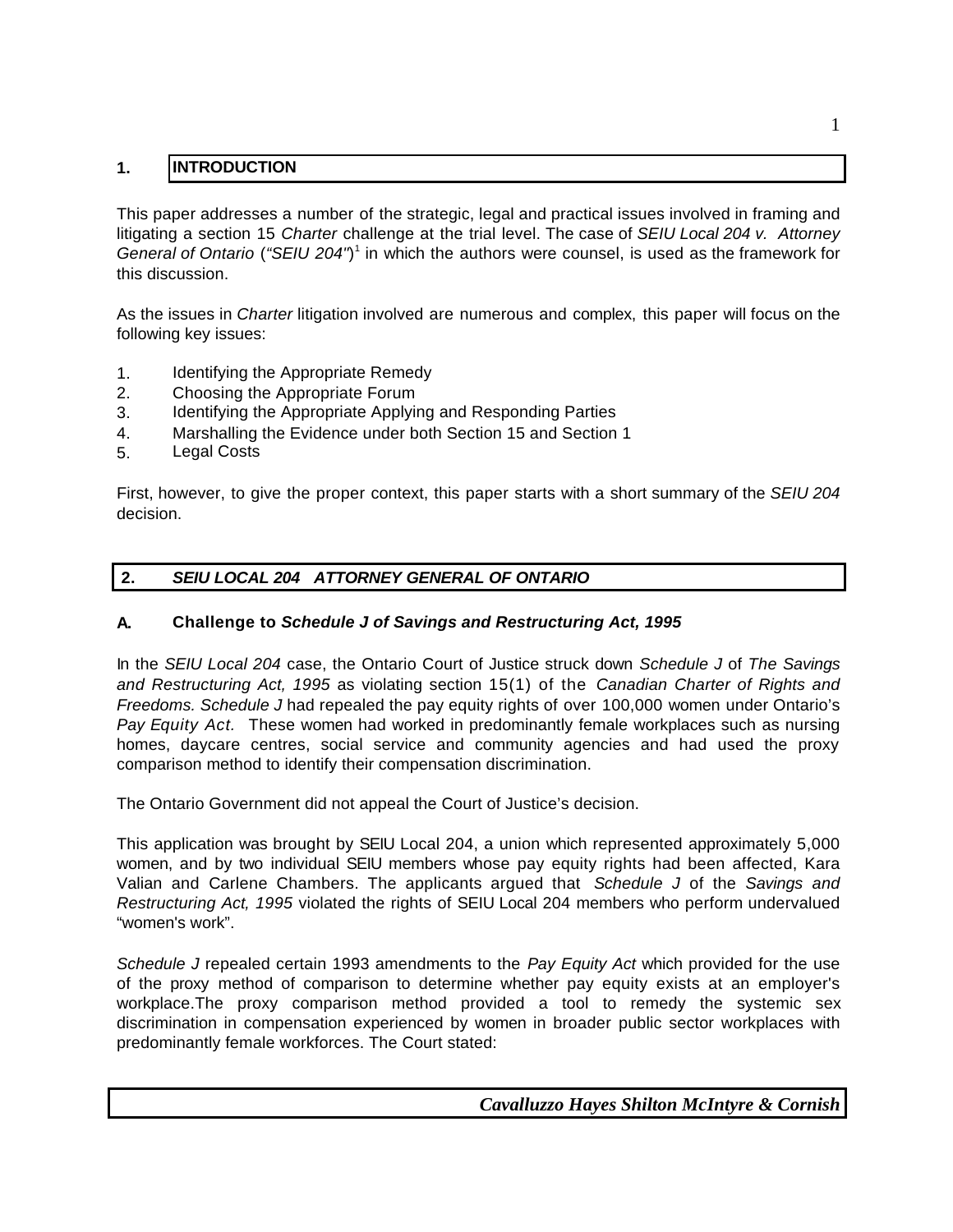The 1993 Amendments had been introduced so that certain women working in the broader public sector, that is to say, for employers supported in large part by government funds, could achieve pay equity even though so few men worked for their employers as to make a pay comparison with male co-workers impossible. $2$ 

On introducing *Schedule J,* the Government stated that the measure was a necessary financial tool to "help municipalities, hospitals, colleges, universities, schools and the provincial government to meet the new financial targets." <sup>3</sup>They also argued that it was necessary to restore pay equity to its true principles since it maintained that the proxy method was flawed and did not properly identify sex discrimination in compensation.

### **B. Impact of** *Schedule J* **on Women**

### *Schedule J*

- a. capped an employer's obligation to honour pay equity adjustments ordered in the proxy pay equity plan. Under *Schedule J*, the employer was only required to devote an amount equal to 3% of its 1993 payroll towards closing the wage gap identified in the proxy pay equity plans.
- b. released employers from the obligation to make pay equity adjustments retroactive to January 1, 1994;
- c. authorized employers not to honour the schedule of compensation adjustments for achieving pay equity set out in the plan or any other document (such as a collective agreement) rendering negotiated pay equity agreements legally unenforceable; and
- d. abolished the proxy method of comparison as of January 1, 1997.

As a result of *Schedule J*, the 100,000 women who were scheduled to receive pay equity adjustments to rectify identified gender bias in the valuation of their work were denied access to these payments except to the extent that they could be met within the 3 per cent cap based on the employer's 1993 payroll. The 3 per cent cap represented a very small portion of the identified wage gap.

Based on the government's current estimates, the annual wage bill in all proxy workplaces in the broader public sector would need to be increased at the maturity of all the proxy pay equity plans by \$484 million annually to fully eradicate discriminatory wages in all Ontario proxy workplaces. By the government's own estimate, the 3 per cent cap payment is \$418 million per year less than the amount all the proxy recipients in the sector would have received at maturity date if *Schedule J* had not been enacted.

### **C. Court Reasons**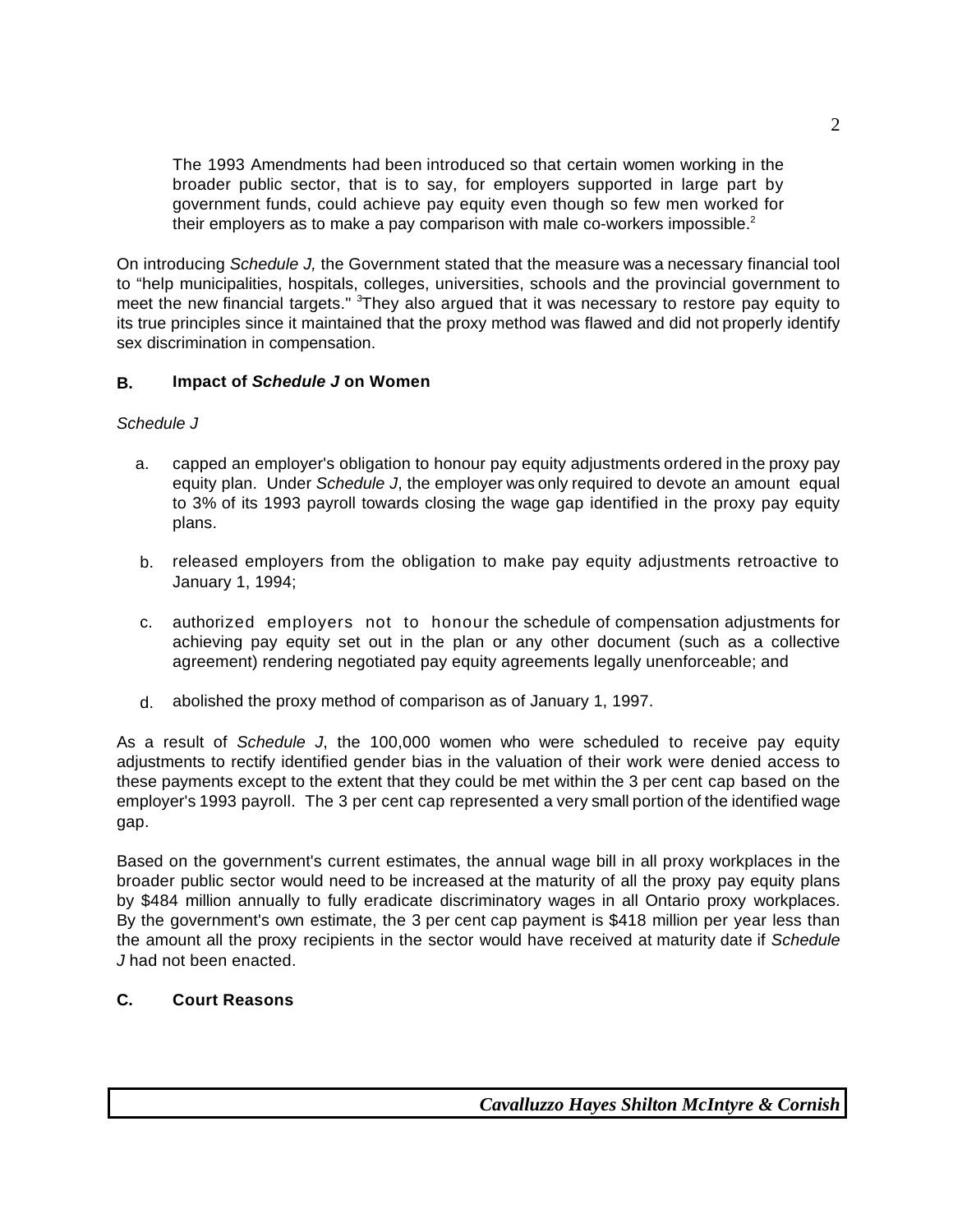Mr. Justice O'Leary in ruling that *Schedule J* violated s. 15(1) of the *Charter*, summarized his reasons as follows:

It is a matter of choice for government as to whether or not it legislates to remove inequity. When, however, government decides to legislate and identifies the disadvantaged group the legislation is intended to benefit, then it must, subject to s. 1 of the *Charter*, make the legislation apply fairly and equally to all within the group or government itself is guilty of discriminating. This is especially so where government itself picks up the cost of removing the inequality that is the focus of the legislation. Where legislation discriminates against a portion of the group the legislation is designed to help, the legislation contravenes s. 15(1) of the *Charter* and so is *ultra vires* unless the discrimination is demonstrably justified under s. 1 of the *Charter*.

The *Pay Equity Act*, because of the 1996 Schedule J amendment, discriminates against proxy sector women by denying them the opportunity of quantifying and correcting the systemic gender-based wage inequity from which they suffer, a benefit the Act grants to other women working in the broader public sector.

The discrimination has not been justified under s. 1 of the *Charter*, in that the stated objective of the Schedule J amendment does not warrant overriding the constitutional right of equal benefit of the law. Indeed, the stated objective - the restoring of the Pay Equity Act to true pay equity principles - I find to be mistaken. Proxy method was and is an appropriate pay equity tool in keeping with the intent of the Pay Equity Act to relieve women, including those working in female-segregated workplaces in the broader public sector, from systemic gender-based wage discrimination.

The Court accepted the applicants' evidence that the Government had moved to cap proxy pay equity adjustments at 3% of payroll and eliminated the proxy method "essentially for fiscal reasons."<sup>4</sup> The Court stated:

By the government's own estimate, the 3 per cent cap payment is \$418 million per year less than the amount all the proxy recipients in the sector would have received at maturity date if Schedule J had not been enacted.<sup>5</sup>

Further, the Court accepted the applicant's evidence concerning the discrimination faced by the women affected by *Schedule J.* 

Women who work in predominantly female workplaces are particularly vulnerable to sex-based discrimination in compensation because they perform work which is most stereotypically identified as being "women's work" and which, accordingly, if most undervalued in comparison with the work performed by men. That portion of the wage gap that is attributable to systemic sex discrimination is widest in predominantly female workplaces and the women who work in these workplaces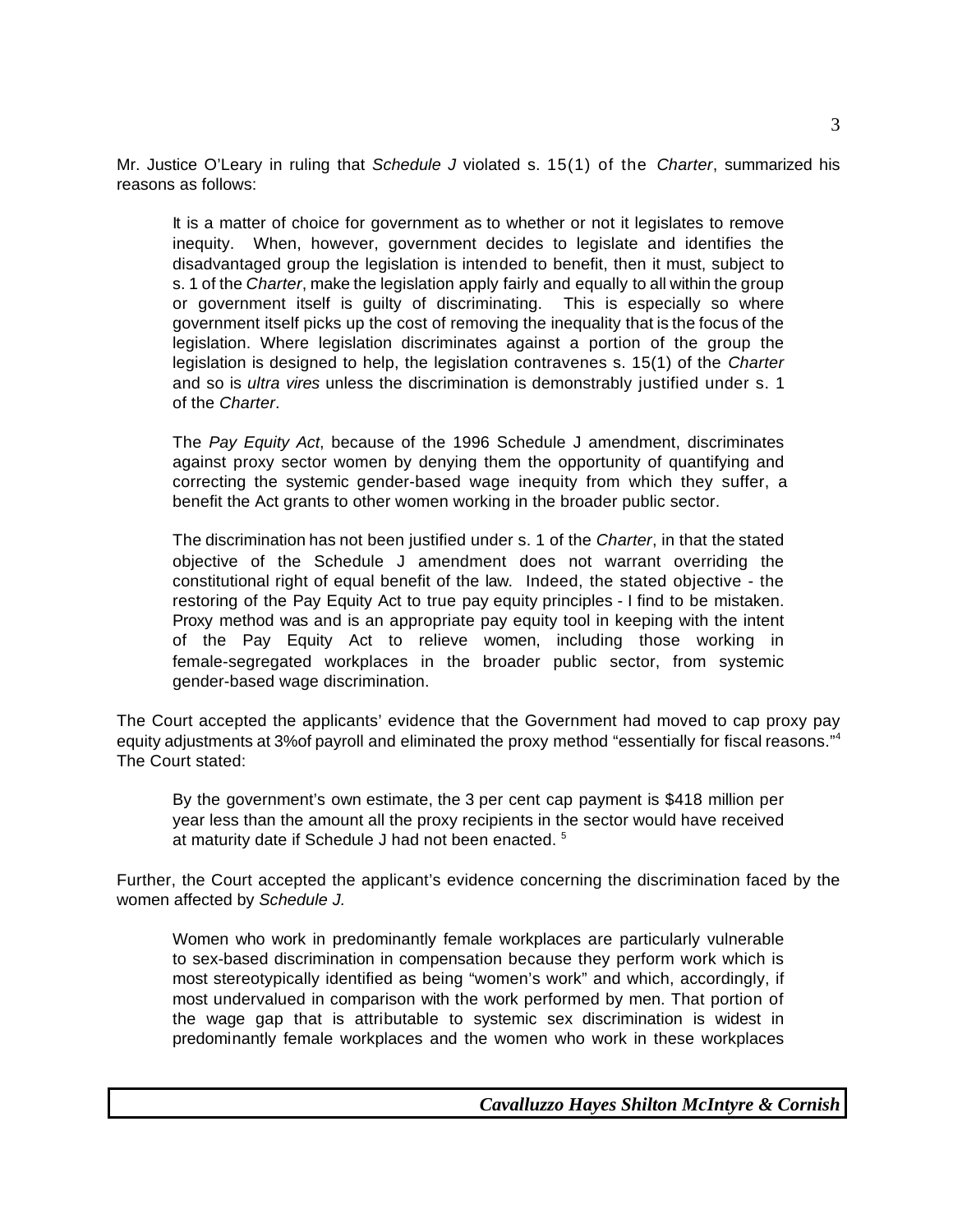are among the most disadvantaged by sex-based discrimination in compensation, both as compared with men and as compared with other working women.<sup>6</sup>

Mr. Justice O'Leary rejected the Government 's justification that the proxy method violated true pay equity principles and did not identify discrimination.

the *Schedule J* amendment cannot be justified on the basis that to restore the Act's integrity it was necessary to remove the proxy method, a flawed tool that did not quantify gender-based wage inequity. I have found that basis is false. The respondent's entire justification of the amendment is grounded on the proposition I have just found faulty.<sup>7</sup>

Mr. Justice O'Leary concluded:

The Government of Ontario has not satisfied me that the proxy method fails to identify the undervaluation of women's work in the proxy sector. Rather, I am satisfied that it is an appropriate method of quantifying the extent of gender-based systemic wage discrimination in that sector.<sup>8</sup>

Further O'Leary accepted the expert evidence of Dr. Pat Armstrong that the proxy method was an appropriate method of identification of gender-based compensation discrimination women

The proxy comparison method was legislated and implemented in a manner which followed the same principles as the original Act. The addition of proxy was simply an extension of the sequence, established in the 1987 Act, of looking first to the closest comparator and then continuing the search until an appropriate comparator is found. Proxy was limited to the public sector where jobs and employers are similar; required an order from the Commission to ensure that the proper sequence had been followed; and was restricted to comparisons with similar organizations in the geographic region. Proxy was therefore consistent with both the original principles of the Act and with other pay practices.<sup>9</sup>

The Court rejected the evidence of the Government's expert, Dr. Nadine Winter. Contrary to the view of the Government's expert, Nadine Winter, the Court stated:

Contrary to the view of Ms. Winter, Dr. Armstrong says that each of the job-to-job, proportional value and proxy methods has its own associated benefits and limitations. None of these methods are a perfect instrument for achieving equality. All of these methods, however, are still effective measures for reducing the wage gap caused by the discriminatory undervaluation of women's work.<sup>10</sup>

In rejecting the Government's expert, Mr. Justice O'Leary accepted the following opinion of Dr. Armstrong:

In my opinion, the manner in which proxy was legislated and implemented ensured that the proxy comparison method followed the same principles as the original Act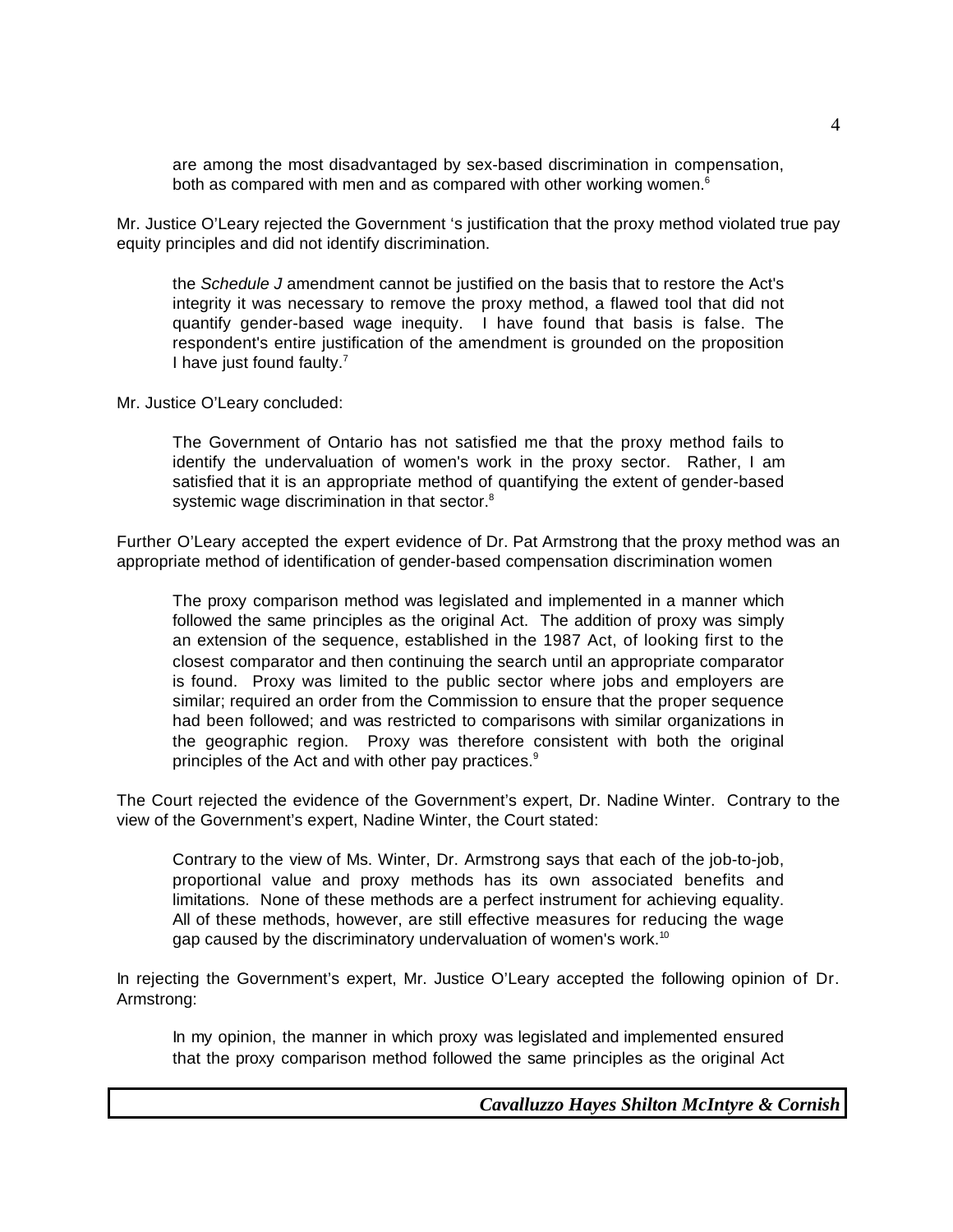and properly identified systemic discrimination in the health and social services sector.<sup>11</sup>

#### **D. Costs**

The applicants were awarded their costs which were subsequently fixed on consent at \$140,000.00.

#### **3. IDENTIFYING THE REQUIRED RESULT OR REMEDY**

#### **A.** *SEIU Local 204* **Court Ordered Remedy:**

Mr. Justice O'Leary issued a declaratory remedy:

Since it was the 1996 Schedule J amendment that created the discrimination, I declare that Schedule J of the Savings and Restructuring Act, 1996, amending the Pay Equity Act, R.S.O. 1990, c. P.7, is unconstitutional and of no force and effect.

This was the precise remedy requested by the applicants. It had the effect of restoring fully all the pay equity adjustments in the proxy pay equity plans in the province, including those which had been negotiated by SEIU Local 204.

The Union spent the next year negotiating with its employers the precise consequences of the reimplementation of the plans retroactively. The Government did not pay out the funding to the employers for these retroactive adjustments until late Spring of 1999 and even then the Government only transferred to the employers the funds needed to implement the *SEIU 204* decision from 1995 up to the January 1, 1998 adjustment. It is estimated that the cost of these retroactive adjustments Ontario-wide was \$230 million. The Government is currently refusing to fund the pay equity adjustments which are required at 1% per year from January 1, 1998 onwards and this may lead to a further *Charter* challenge on the refusal to fund.

#### **B. Importance of Remedy Identification**

Defining the required remedy is critical to framing a section 15 *Charter* challenge. What result does the client seek and can it be obtained through the *Charter* litigation?

In other words, to begin properly, you need to begin at the end. You need to clarify what result you want the judge to reach and define what remedy you are seeking. This gives focus to the preparation. It is also of primary important because

< the remedy you seek may determine which forum must adjudicate the complaint, i.e. is the tribunal competent to award the remedy?;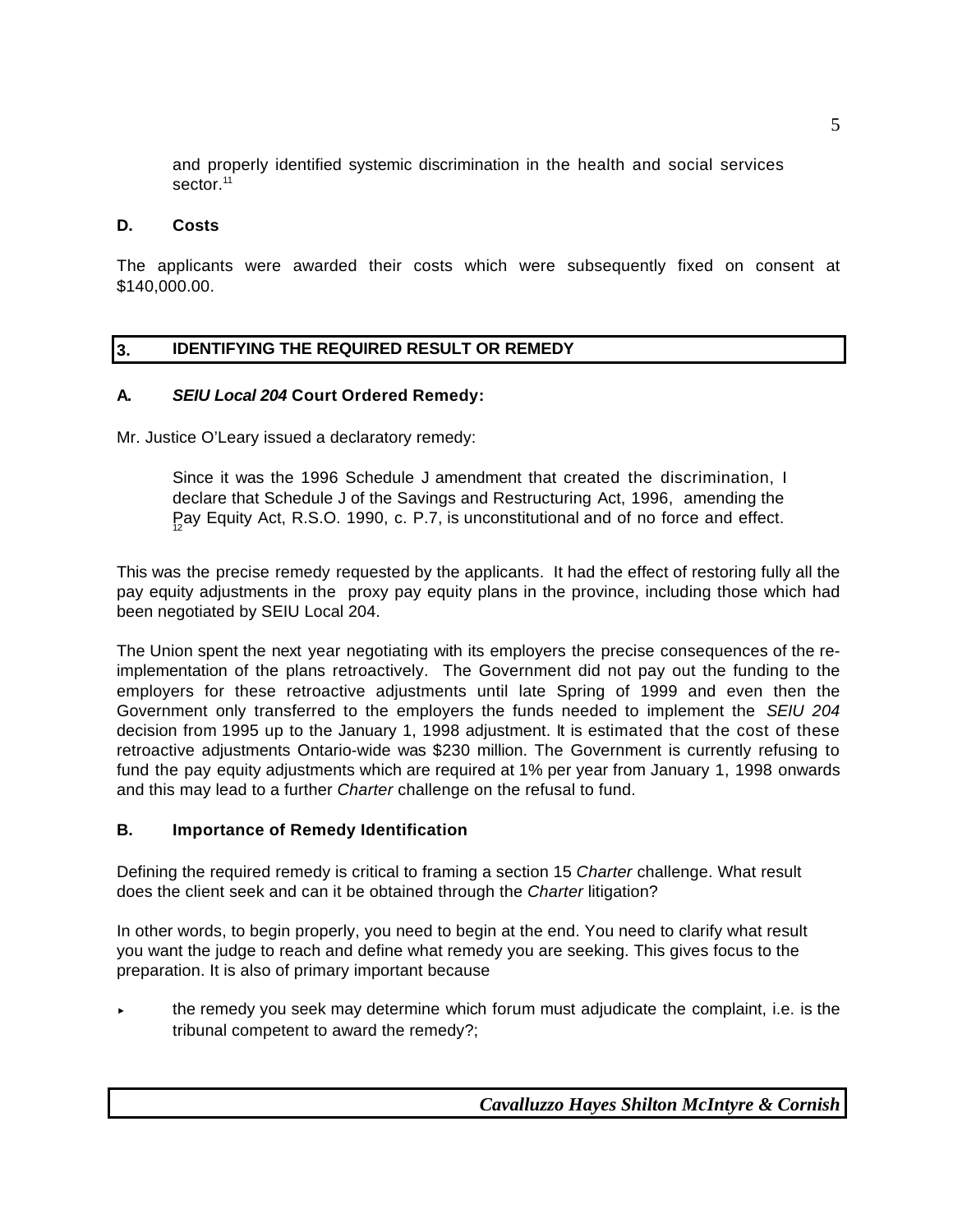- $\overline{\phantom{a}}$  the remedy may determine who are the appropriate applicants, i.e. do the applicants have standing to seek the remedy? This is particularly important if the remedy is one under s. 24(1) of the *Charter* rather than s. 52.
- the remedy may determine what kind of evidence you need to marshal. Again this is important if you are seeking a remedy under s. 24(1). In that case, you need to lay an evidentiary foundation in order to show that the remedy you seek is "just and appropriate in the circumstances";
- < identifying the remedy may affect how you decide to characterize the breach of the *Charter* right.

#### **C. Declaratory Remedy of Invalidity under Section 52(1)**

In the *SEIU 204* case, the remedy the applicants needed was the reinstatement of the rights of SEIU Local 204 and its members to the proxy pay equity adjustments contained in the pay equity plans which were voided by *Schedule J.* This remedy could be achieved by a declaration that the provisions of *Schedule J* were unconstitutional and of no force and effect under section 52(1) of the *Constitution Act, 1982* which provides as follows:

The Constitution of Canada is the supreme law of Canada, and any law that is inconsistent with the provisions of the Constitution is, to the extent of the inconsistency, of no force or effect.

A declaration of invalidity is the usual remedy granted by the courts.<sup>13</sup> An application for a declaration of invalidity, which could involve striking down the law or variations such as severance, is available under both s. 52 of the *Constitution Act, 1982*<sup>14</sup> and s. 24(1) of the *Charter*. <sup>15</sup> Section 24(1) is not needed to provide a remedy where a declaration of invalidity is all that the applicant is seeking:<sup>16</sup> Where an applicant is seeking a remedy under s. 52, it is not necessary that she have suffered individual financial damage in order to seek a remedy.

In dealing with a request for a declaration of invalidity, issues with respect to severance and suspension of the remedy need to be considered.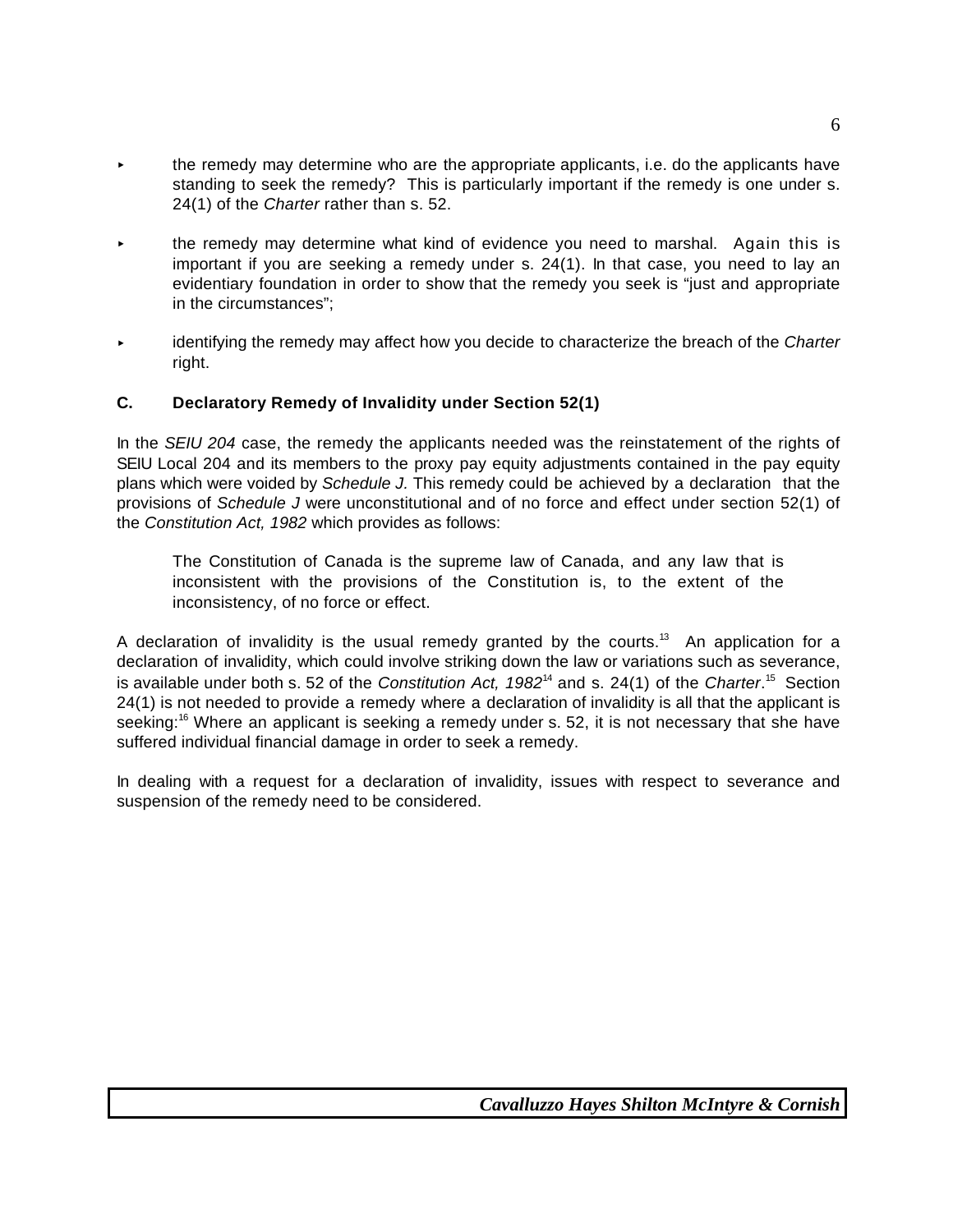#### **...Severance...**

The manner in which the legislation has failed the section 1 test is critical to the choice of the appropriate remedy. If the purpose of the legislation is not pressing and substantial*<sup>17</sup>* or the legislation failed the rational connection test,<sup>18</sup> the law will be struck down. However, if the legislation fails only the minimal impairment test, the Court has more flexibility and will consider whether the constitutional part of the law can be severed from the unconstitutional part of the law. The question is whether "the legislature would have passed the constitutionally sound part of the scheme without the unsound part".<sup>19</sup>

In the *SEIU 204* case, the objective was to strike down the entire *Schedule J* as the applicant argued that there was no part of *Schedule J* which was constitutional. As *Schedule J* was a separate law which amended the *Pay Equity Act* it was easier for the Court to strike it down entirely without having to consider its impact on the rest of the *Pay Equity Act* which remained in force.

#### **...Suspension of Remedy...**

When a declaration of invalidity will affect legislative objectives and budgets, as the *SEIU 204* case did, a court may temporarily delay the declaration of invalidity to allow the legislation to bring the law into compliance with the *Charter*.<sup>20</sup> Thus, it is necessary to be prepared to argue that the court should not allow an unconstitutional state of affairs to exist, even for a temporary period of time*<sup>21</sup>* and that this state of affairs would unduly harm the affected employees: $22$  In any event, it should be argued that the court should place a strict time limit on the suspension of invalidity, if ordered, as the Supreme Court of Canada did in *Reference Re: Language Rights under the Manitoba Act, 1870.*<sup>23</sup>

#### **D. Section 24** *Charter* **Remedies**

It is necessary to consider whether any of the distinctive remedies available under s.24(1) of the *Charter* are required, such as an injunction or damages. Section 24(1) provides as follows:

Anyone whose rights or freedoms, as guaranteed by this *Charter*, have been infringed or denied may apply to a court of competent jurisdiction to obtain such remedy as the court considers appropriate and just in the circumstances.

A section 24 remedy requires that the individuals complaining have suffered an infringement of their individual right. In *SEIU 204,* it was decided none of these remedies were necessary to achieve the clients' goals.

One possible remedy considered was a mandatory order requiring that the employees be paid the amount owing under the pay equity plans which had been voided by *Schedule J*: <sup>24</sup> However, as the effect of a declaration of invalidity was thought to accomplish this objective, no such request was made.<sup>25</sup> As well, there is a practice that court *Charter* declarations are almost invariably obeyed by Canadian governments without the necessity of any further directory orders: $^{26}$  In any event,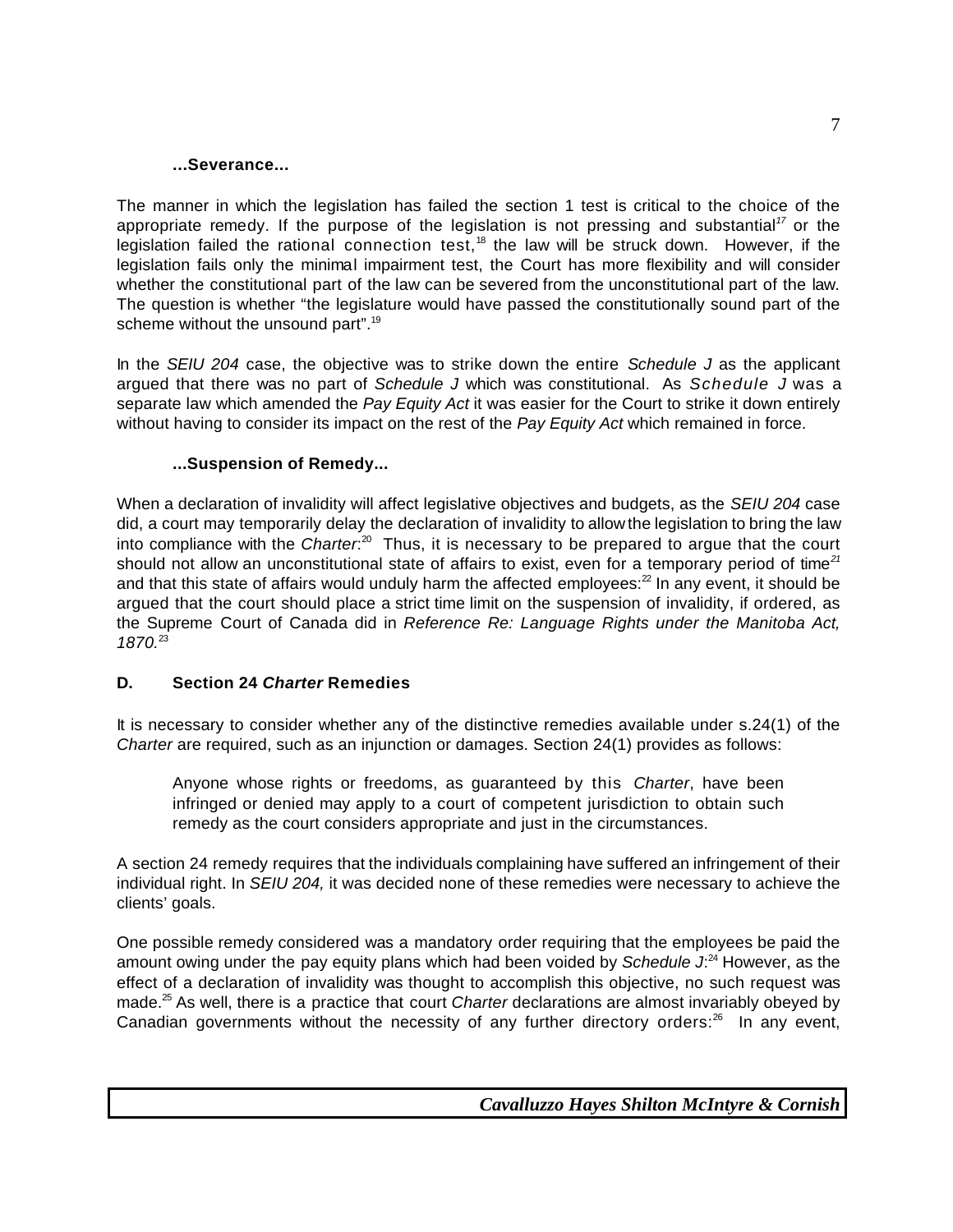mandatory orders are rarely used in Canada, and may even be precluded due to traditional Crown immunity from mandatory relief: <sup>27</sup>

Another section 24(1) remedy is monetary compensation or damages. In light of the wording of *Schedule J*, it was decided that striking down the offensive *Schedule J* was all that was required as monetary compensation as would follow from reinstating the proxy pay equity plans. Accordingly, in the application, no request was made under section 24(1) for a personal remedy.

### **4. CHOOSING THE APPROPRIATE FORUM**

The next issue to be considered is what legal procedure or route should be used to bring the *Charter* violation to adjudication. A *Charter* challenge can be commenced in three different ways.

- 1. It can be raised for the first time before an administrative tribunal in an adjudication of rights under the disputed law.
- 2. Where the administrative tribunal does not have jurisdiction or competence to address *Charter* issues, or where there is a challenge to the exercise of a statutory power of decision, the *Charter* challenge can be raised for the first time in the context of a judicial review of the tribunal's decision.
- 3. It can be raised for the first time in an application before the Ontario Superior Court under Rule 14.05(3) of the Rules of Civil Procedure.

### **A. Administrative Tribunal Proceedings**

In the *SEIU 204* case, the option of bringing the *Charter* challenge at the administrative level under the *Pay Equity Act* was considered and rejected. Under the *Pay Equity Act,* a complaint of noncompliance with the pay equity plan would be brought first by way of a complaint to a Review Officer under section 22(1) of the *Act* and then any decision of the Review Officer would be contested by way of an application to the Pay Equity Hearings Tribunal under section 24 and 25 of the *Act.*

In assessing whether to proceed before an administrative tribunal, it is necessary to consider whether the tribunal is a court of competent jurisdiction. In *Cuddy Chicks Ltd. v. Ontario Labour Relations Board*<sup>88</sup> the Court held that in order to have the jurisdiction to consider the constitutionality of its enabling statute, a tribunal must expressly or impliedly have this jurisdiction conferred upon it by its enabling statute or otherwise.<sup>29</sup> A tribunal prepared to address a *Charter* issue must already have jurisdiction over the whole of the matter before it, namely, the parties, the subjectmatter of the *Charter* challenge and the remedy sought. As a *Charter* issue constitutes a question of law, the tribunal must have statutory authority to interpret laws. In the *SEIU 204* case, it appeared that the Pay Equity Hearings Tribunal was a court of competent jurisdiction applying the above test.

### .**...Advantages...**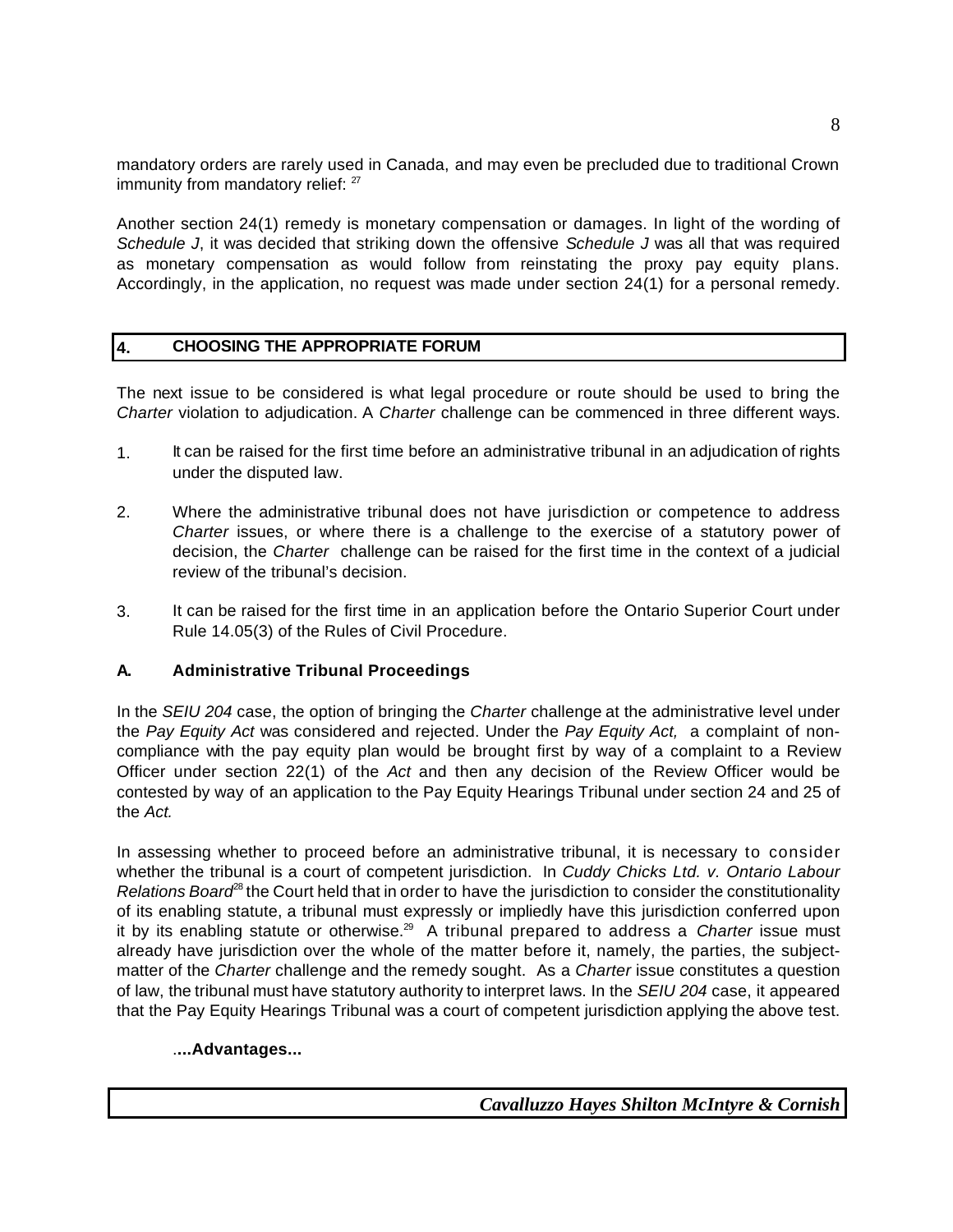< A specialized administrative tribunal is more familiar with the substantive issues although less familiar with the application of *Charter* principles. The Pay Equity Hearings Tribunal would understand without a lengthy training process the background and history of pay equity and the need for and implementation of proxy pay equity. The Tribunal at that time was considered to be more likely to rule in SEIU Local 204's favour than a court which was unfamiliar with pay equity issues.

#### **....Disadvantages...**

- < It is costly and cumbersome to have to start at the administrative level and still also proceed later at the Court level since any *Charter* challenge won at the administrative tribunal level will likely be appealed.
- < More than 50 employers were not complying with the proxy pay equity plans negotiated with SEIU 204 because *Schedule J* authorized them to ignore the proxy pay equity plans. SEIU 204 did not want to have to litigate against each of these employers when the real problem was with the Ontario Government and the law itself. The administrative tribunal process would have been costly. Even a test case using one such employer would have been costly and would have taken a very long time since the process of bringing the matter up through the Review Officer stage to the Tribunal and then on to the Divisional Court and the Court of Appeal would take several years.
- $\triangleright$  Before an administrative tribunal, the evidence is heard by way of oral evidence which may require many days of hearing over a lengthy period of time.

### **B. Judicial Review Application**

As noted above, where the administrative tribunal does not have jurisdiction or competence to address *Charter* issues, or where there is a challenge to a statutory power of decision, the challenge can be raised for the first time in the context of a judicial review of the tribunal decision.<sup>30</sup>

In the *SEIU 204* case, it was decided, for the reasons set out further below that the application should not be brought by way of judicial review but rather under Rule 14.05.

If there had been a decision to start the constitutional challenge before the Pay Equity Hearings Tribunal, then on a judicial review of a Tribunal decision, it would be argued that the Tribunal improperly exercised its statutory power of decision when it failed to enforce the proxy pay equity plan and failed to decline to apply *Schedule J*. This exercise of the statutory power would be argued to be invalid because the authorizing statute, *Schedule J*, was unconstitutional. A declaration would be sought pursuant to s. 52 of the *Constitution Act, 1982*. The Divisional Court could either make the declaration of unconstitutionality or in lieu of making such a declaration, could simply set aside the Tribunal's decision under s. 2(4) of the *JRPA*.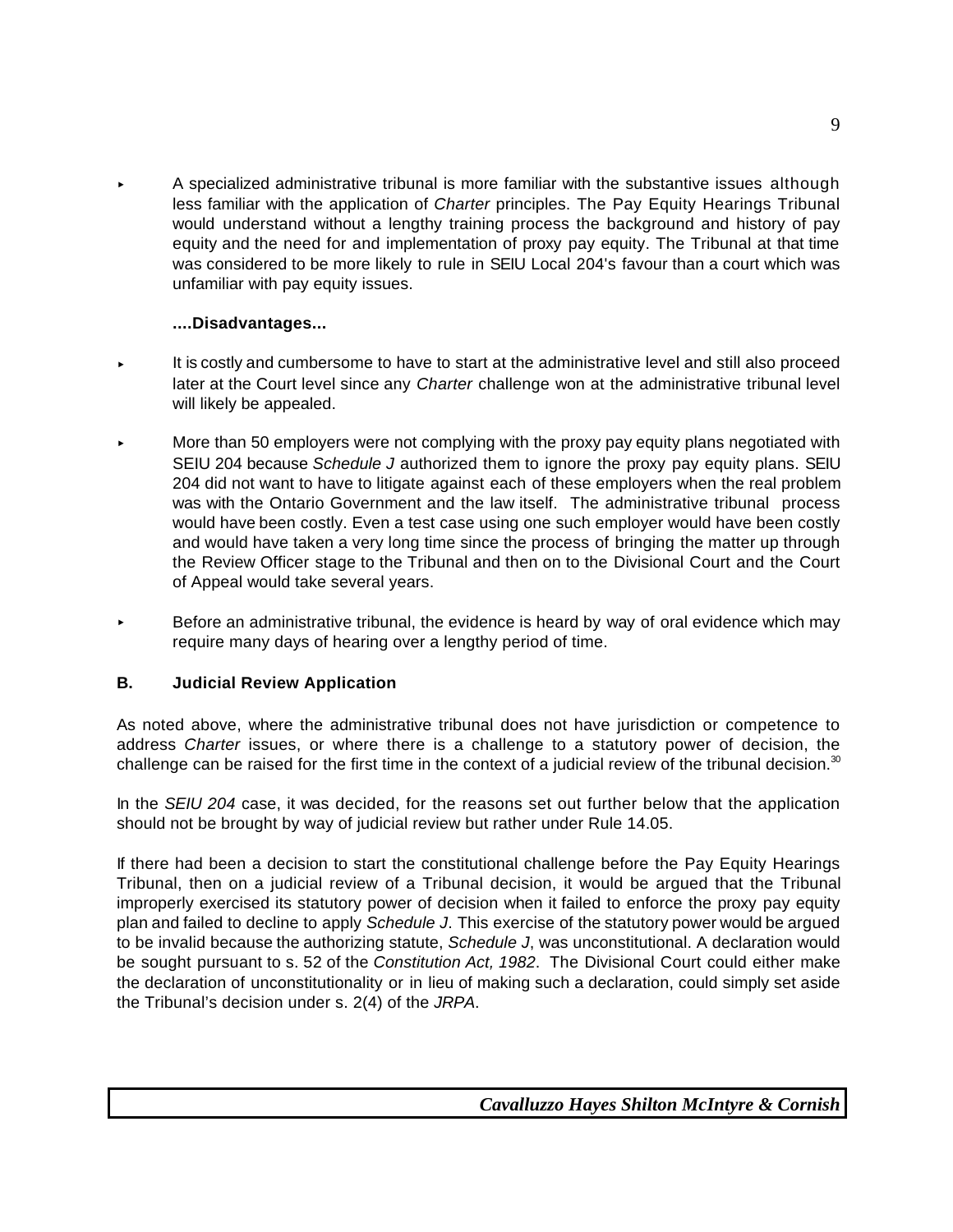There are a number of issues to consider with respect to raising a constitutional challenge in the context of a judicial review application.

### **....Authority to bring a constitutional challenge on judicial review...**

The provisions of Ontario's *Judicial Review Procedure Act* are sufficiently broad to allow a constitutional challenge to be addressed in the context of an application for judicial review. The relevant provisions are as follows:

2. (1) On an application by way of originating notice, which may be styled "Notice of Application for Judicial Review", the court may, despite any right of appeal, by order grant any relief that the applicant would be entitled to in any one ore more of the following:

1. Proceedings by way of application for an order in the nature of mandamus, prohibition or certiorari; 2. Proceedings by way of an action for a declaration or for an injunction, or both, in relation to the exercise, refusal to exercise or proposed or purported exercise of a statutory power.

2. (4) Where the applicant on an application for judicial review is entitled to a judgment declaring that a decision made in the exercise of a statutory power of decision is unauthorized or otherwise invalid, the court may, in the place of such declaration, set aside the decision.

In pursuing a constitutional challenge, an applicant would be seeking a declaration in relation to the exercise of a statutory power as required in s. 2(1) of the *JRPA* and would be arguing that in light of the unconstitutional nature of the enabling statute, the Tribunal's decision was "otherwise invalid" as contemplated in s. 2(4) of the *JRPA*.

Two cases which have dealt with a constitutional challenge in the course of an application for judicial review are *Falkiner v. Ontario*<sup>31</sup> and *SEIU Local 204 v. Broadway Manor Nursing Home.*<sup>32</sup> While the Court refused to consider the constitutional challenge in the *Falkiner* case for the reasons set out further below, the Court expressly distinguished the case from the situation

.....where the court is asked to declare that legislation *per se* limits rights and freedoms guaranteed by the *Charter*, and is consequently of no force or effect by virtue of the supremacy clause of s. 52 of the *Constitution Act, 1982* ... a proceeding which is not dependent on the infringement of the rights of an individual, or class of individuals, and which does not require, in that respect, a finding of fact. $33$ 

In *Broadway Manor*, the Ontario Court of Appeal ruled that the applicant OPSEU could not bring a judicial review application to challenge the constitutionality of the *Inflation Restraint Act, 1982* ("*IRA*") where OPSEU was not involved in a tribunal proceeding relating to that issue. 34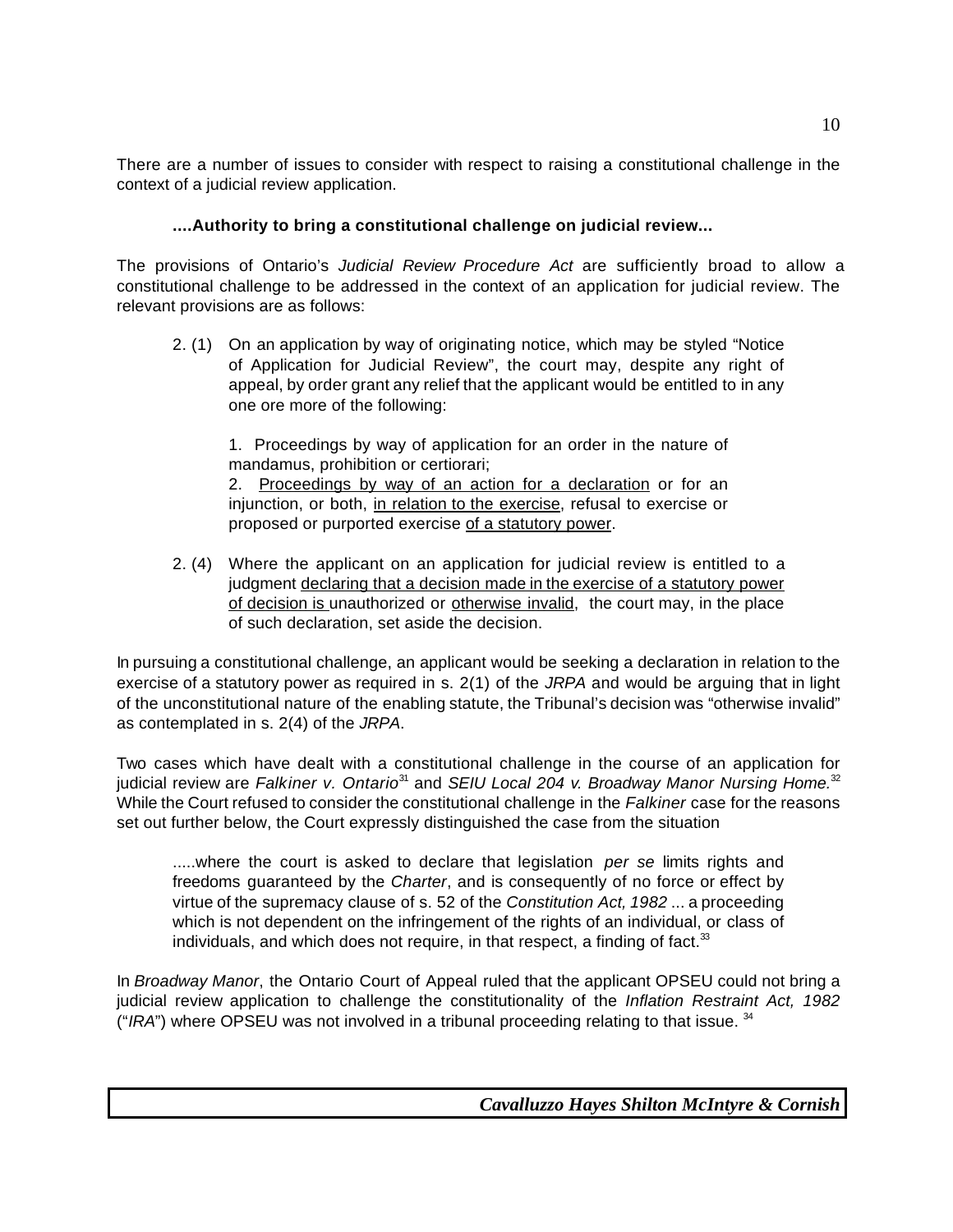....for a 'proposed' exercise of a statutory power, there must be a matter pending before the body which has been given the power together with clear evidence of an intention on the part of the body to exercise the power....What OPSEU was doing in its application for judicial review was attacking the constitutional validity of statutory powers conferred upon the board, not the proposed or purported exercise of those powers. In our opinion, therefore, the Divisional Court had no jurisdiction to hear such an application in these circumstances.<sup>35</sup>

The *Falkiner* case illustrates the importance of choosing the correct forum. In *Falkiner*, in an application for judicial review, the applicants argued that regulations under the *Family Benefits Act* were unconstitutional, being in violation of sections 7 and 15 of the *Charter*. The applicants, who had been denied benefits as a result of the impugned regulations, sought personal remedies under s. 24(1) of the *Charter*. The majority of the Divisional Court held that the application was premature because they had not pursued the appeal process before the Social Assistance Review Board provided under the *Family Benefits Act*. Any remedy under s. 24(1) had to be in response to an actual finding that the applicants' *Charter* rights had been violated, but in the absence of a Social Assistance Review Board ruling, no such finding of fact had been made. Therefore, it was premature for the court to consider the application before the statutory appeal process had been completed.

The *Falkiner* applicants went back to SARB which eventually ruled in their favour on the *Charter* question. The government applied to judicially review the decision and the case was heard before the Divisional Court in October 1999.

### **C. Rule 14.05(3) Application**

In *SEIU 204* a decision was made to bring the application under Rule 14.05(3) which was considered to be the most expeditious, least costly and most effective method of bringing the s. 15 *Charter* challenge. Rule 14.05(3) provides as follows:

A proceeding may be brought by application where these rules authorize the commencement of a proceeding by application or where the relief claimed is,

- (d) the determination of rights that depend on the interpretation of a deed, will, contractor other instrument, or on the interpretation of a statute, order in council, regulation or municipal by-law or resolution;
- (g.1) for a remedy under the *Canadian Charter of Rights and Freedoms; or*
- (h) in respect of any matter where it is unlikely that there will be any material facts in dispute.<sup>36</sup>

**...Advantages....**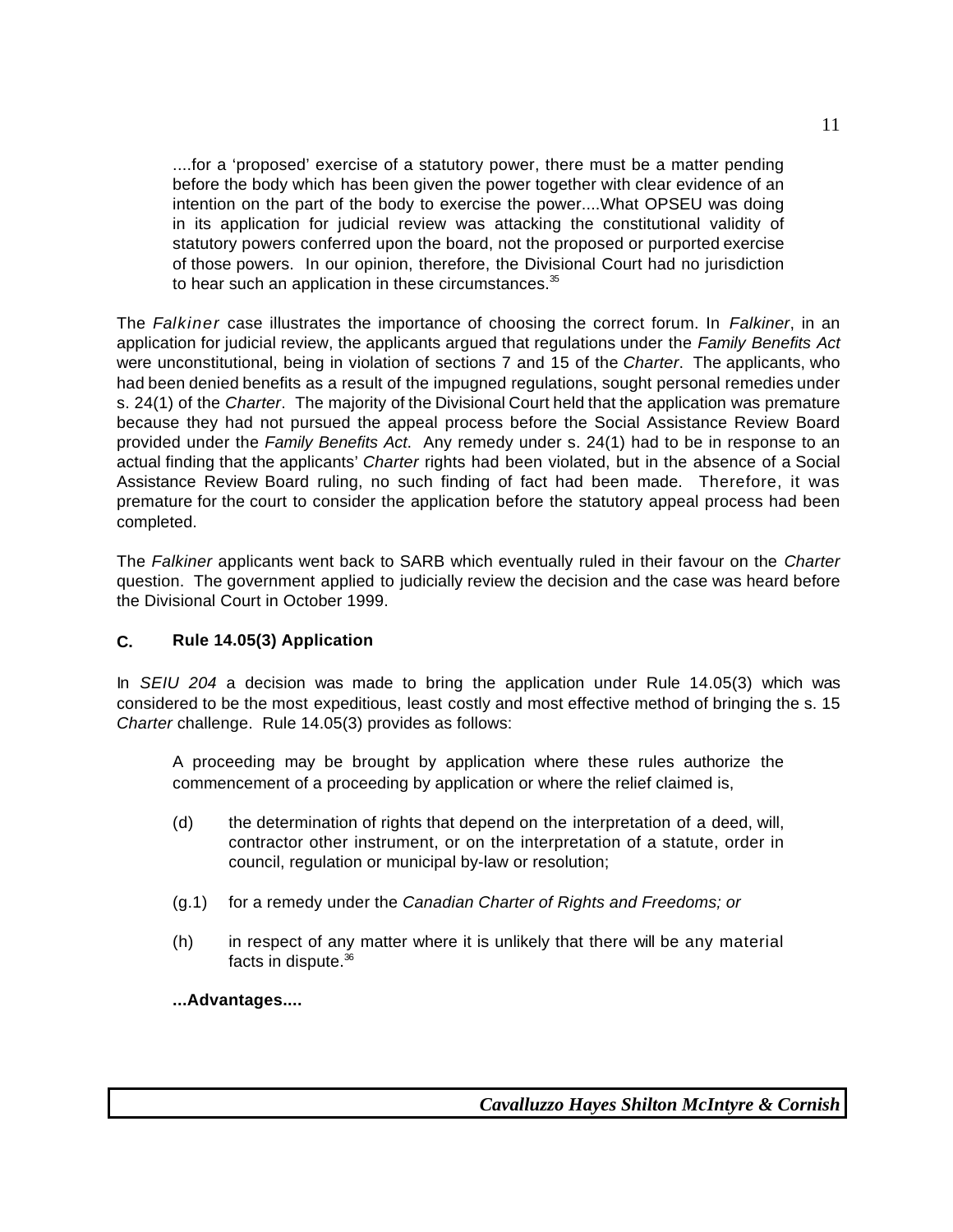- The Court has the power to strike down the law so that a systemic Ontario-wide remedy can be obtained. SEIU 204 wished a remedy which would cover not only all its members but which would assist all women affected by the legislation--women working in over 4300 separate workplaces all across the province.
- < By contrast, an administrative tribunal has much more limited powers. Even if it finds a *Charter* violation, a tribunal only has the power to decline to apply the offending statutory provision in the particular case before it (see *Cuddy Chicks*)
- < Under Ontario law, a party has an appeal as of right from a Rule 14.05(3) determination directly to the Court of Appeal. If the matter had been addressed first by the Pay Equity Hearings Tribunal and had been lost at that level, the Tribunal decision would have to be first taken by way of an application for judicial review to Ontario's Divisional Court. If there was a further loss at that level, then an appeal to the Court of Appeal could only be taken with leave.
- < In a Rule 14.03 application, the evidence is generally taken only by way of the filing of affidavits and cross-examination on those affidavits.
- < A Rule 14.03 application can be heard and decided in 9 12 months. The *SEIU 204* application was filed in December 1996, cross-examinations took place in February-March 1997 and argument took place over 5 days in early April 1997 with the decision being released on September 5, 1997.

### **....Disadvantages...**

**EXECT** the case is heard by a single judge rather than the three Judge panel in the Divisional Court which hears judicial review applications. With a three judge panel, there is a greater likelihood that a judge on the panel will have an understanding of *Charter* or human rights issues.

### **5. IDENTIFYING THE APPROPRIATE APPLYING AND RESPONDING PARTIES**

In the *SEIU 204* case, the applicants were the Union, SEIU Local 204, and two individual applicants, Kara Valian and Carlene Chambers. Valian and Chambers were SEIU Local 204 health care aides employed by the Red Cross and a nursing home respectively. They were denied the pay equity adjustments which had been negotiated for them as a result of the passage of *Schedule J,* by SEIU Local 204.

The respondent was the Attorney General of Ontario. No one intervened in the proceeding.

### **A. Who Should The Applicant(s) Be?**

**... Introduction...**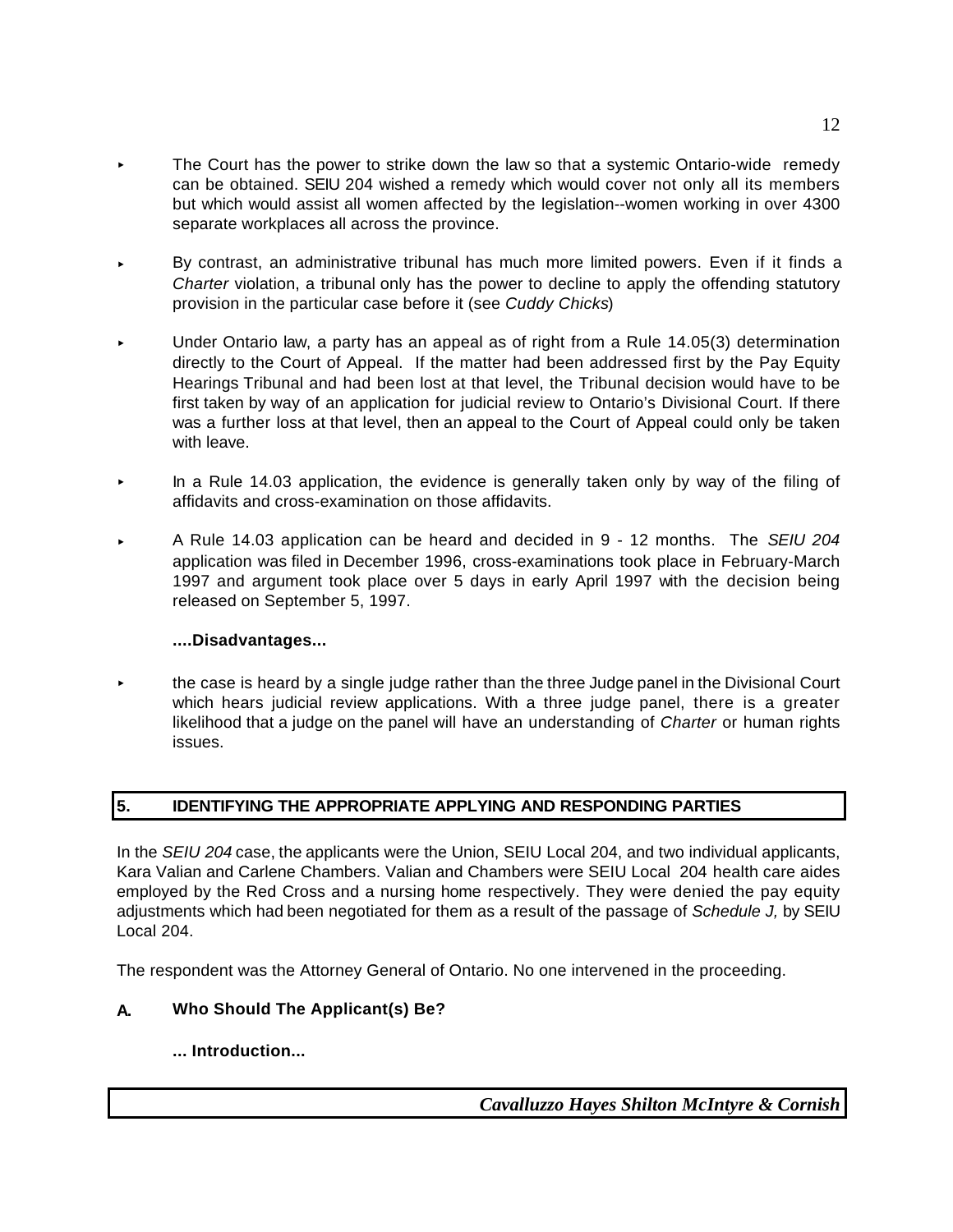It is essential that the proper applicants bring the *Charter* challenge. If not, the respondents can challenge the standing of the applicants to raise the *Charter* issue. This may prove fatal to an application. The challenge could be dismissed without a ruling on the merits.

#### **....Standing of SEIU Local 204...**

There were a number of legal barriers to overcome in naming SEIU Local 204 as an applicant in the proceeding. The first issue is that technically an association does not itself have individual section 15(1) *Charter* rights which can be breached. As well, as an unincorporated association, *SEIU 204* technically does not have a legal personality at common law:<sup>37</sup>

While SEIU 204 does have a legal personality for a proceeding under the *Labour Relations Act*, ss.107-109 of that Act,<sup>38</sup> specifically defines the purposes for which status is given: prosecution of offences under the *Act* and suits for the enforcement of board or arbitral orders: see M. MacNeil et al., *Trade Union Law in Canada*. <sup>39</sup> Section 3(2) of the *Rights of Labour Act,*<sup>40</sup> prohibits the naming of a union as a party to an action beyond that context:*<sup>41</sup>*

[a] trade union shall not be made a party to any action in any court unless it may be so made a party irrespective of this Act or of the *Labour Relations Act*."

Section 3(2) has also been interpreted to act as a complete bar to the naming of a union as a plaintiff in a claim for damages for defamation. $42$ 

Despite the above technical arguments against standing, there were a number of persuasive legal arguments favouring naming the union as an applicant. These included the Union's role as the exclusive bargaining agent for employees affected by *Schedule J*, its obligation to negotiate pay equity plans with employers under the *Pay Equity Act*, its status as a party to the pay equity plans, and its right to bring a dispute to the Pay Equity Commission.

The Pay Equity Hearings Tribunal in *Ontario Nurses Assn. (ONA) v. Women's Christian Assn. of London (Parkwood Hospital)<sup>43</sup>* considered whether ONA, as an unincorporated association, had the legal capacity to challenge the constitutionality of the appropriate comparator provisions of the *Pay Equity Act*. The Tribunal decided that ONA did, in fact, have "standing", loosely defined, as the bargaining agent of the employees, whose ability to exercise their rights had been displaced by the *Pay Equity Act's* requirement that the Union act on their behalf in negotiating a pay equity plan. The Tribunal also held that an individual employee would not have had the right to bring the main question of the appropriate comparator before the Tribunal; thus, it would have been inappropriate for an individual employee to have raised the *Charter* challenge as a separate issue.

In addressing the argument that a union does not have legal personality, the *Parkwood* Tribunal drew a distinction between situations in which a union as a distinct entity challenges the constitutionality of a law and situations in which a union challenges the constitutionality of law "directly within the scope of its statutory obligation to represent employees." When a union is acting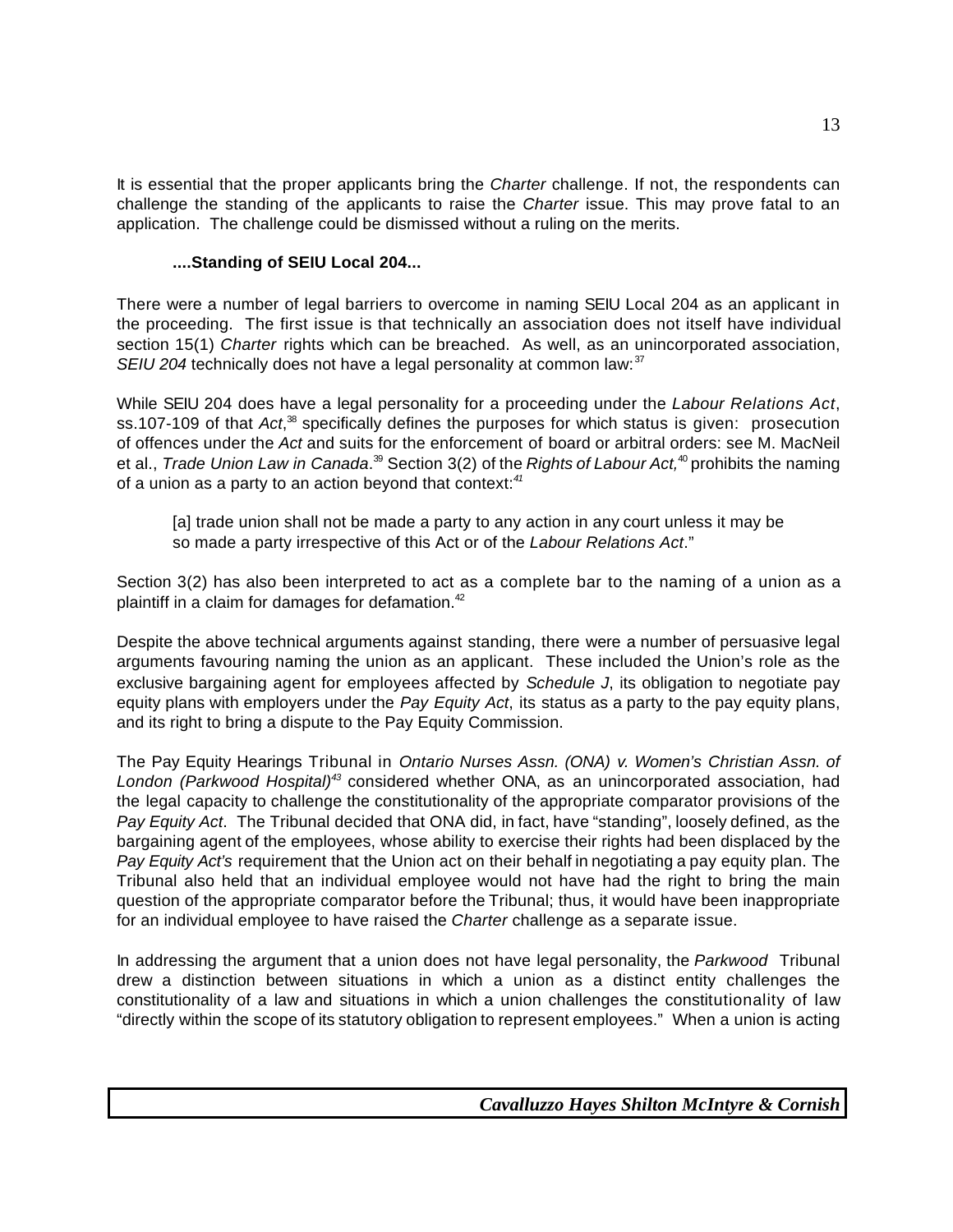within its representative capacity, it has the legal status to bring a *Charter* challenge, at least before the Tribunal.

The SEIU in bringing this *Charter* challenge was acting within the scope of its statutory obligation to represent employees affected by *Schedule J*. Although the SEIU's representative role is clearer when it is before an arbitrator or the Pay Equity Tribunal, the court is simply an alternative forum for an issue which could have been brought, arguably only by the SEIU and not bargaining unit employees, before the Pay Equity Commission and then before the Tribunal. The *Charter* challenge is part of the broader argument on the main question of enforcement of pay equity payments to the SEIU's bargaining unit employees.

In the *SEIU 204* case, to minimize the risk of challenges to the Union's standing, two individual applicants were added to the application. They did not seek a personal remedy under s. 24(1) but rather pursued the same s. 52 remedy as the union. In its responding materials, the Government challenged the Union's legal standing, but in the end did not pursue the argument because the individual applicants were also named,.

### **....Private Interest Standing....**

In the context of a civil action challenging legislation under the *Charter*, traditional standing as of right exists under s.52(1) of the *Constitution Act, 1982* if a person is directly affected by the legislation in a way that is distinct from the effect on other members of the public, and if the person is relying on her own *Charter* rights. The cases indicate that a court would find a person to be directly affected if she suffered "special effects, distinct from other members of the public"<sup>44</sup> A person also has standing as of right under s. 24(1) of the *Charter* if her own rights have been infringed.

A restriction in private standing, however, is that in civil actions, applicants are not permitted to rely on the *Charter* rights of others. Thus, s.24(1) applies, even if the applicant seeks relief under s.52(1): *Irwin Toy Ltd.* v. *Quebec (Attorney General)<sup>45</sup>* Thus, an applicant is required to show not only special prejudice, but also that her *Charter* rights are affected.

One of SEIU's bargaining unit employees affected by *Schedule J* would meet both requirements. She could show special prejudice, being an employee who would have been entitled to proxy pay equity before *Schedule J*. As well, it is her *Charter* rights that she would be relying on in her challenge to the constitutionality of *Schedule J*.

### **....Public Interest Standing Under s.52(1)...**

Even apart from SEIU 204's standing as the bargaining agent of those with individual rights, the Courts also has the discretion to grant public interest standing to allow an applicant to rely on the *Charter* rights of others in order to challenge the constitutionality of legislation.<sup>46</sup>The rules of standing were expanded to encompass public interest plaintiffs in a trilogy of Supreme Court of Canada decisions:*<sup>47</sup>* The requirements for public interest standing were set out in the *Borowski* decision: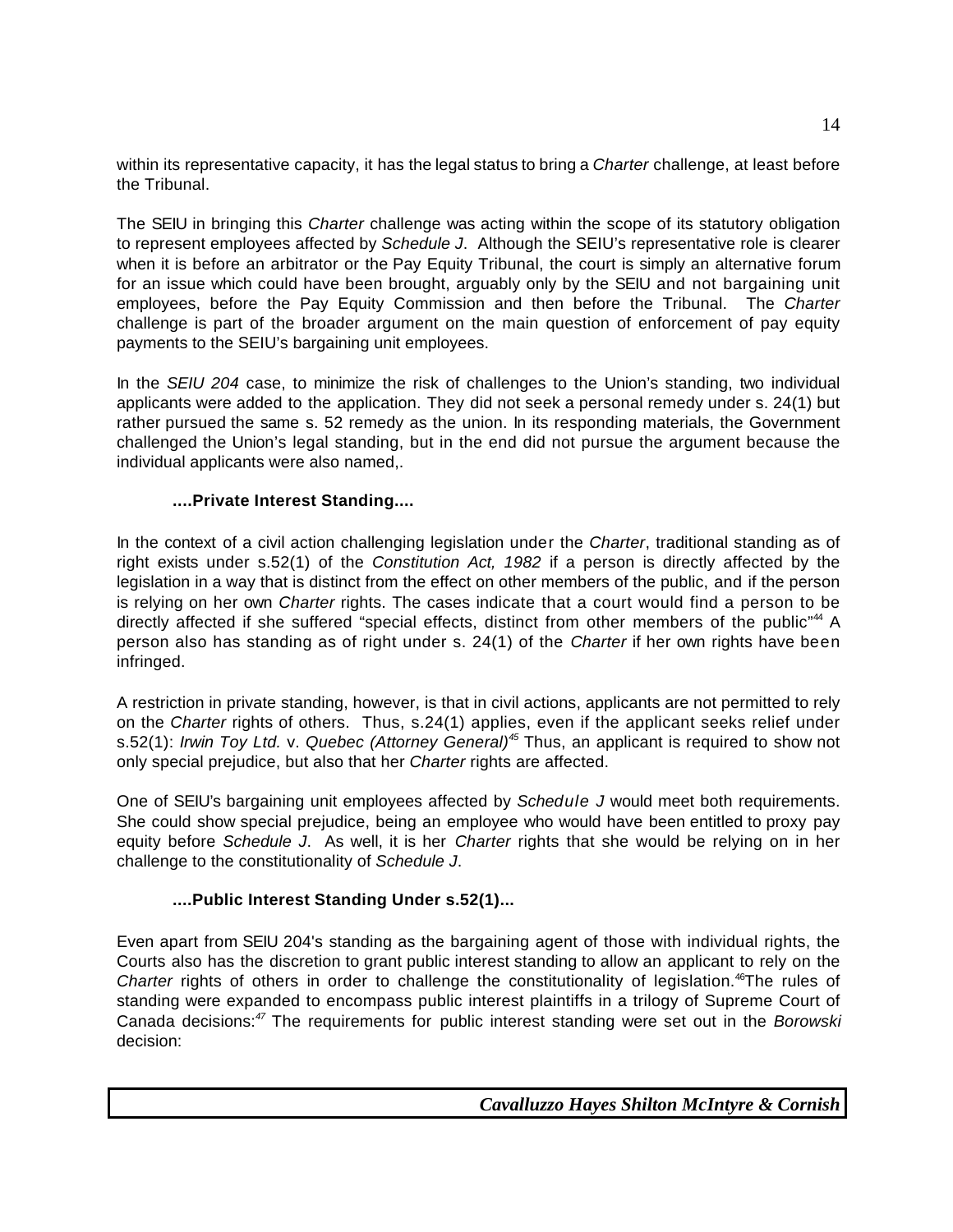- (1) Is there a serious issue as to the invalidity of the impugned legislation?
- (2) Does the party have a genuine interest as a citizen in the validity of the legislation?
- (3) Is there no other reasonable and effective manner in which the issue may be brought before the Court? $48$

### **i. Is there a serious issue as to the invalidity of the impugned legislation?**

SEIU 204's affidavit evidence and notice of application clearly established this requirement.

#### **ii. Does the party have a genuine interest as a citizen in the validity of the legislation?**

The concern of the courts under this requirement seems to be about "the allocation of scarce judicial resources and the need to screen out the mere busybody": *Canada (Minister of Finance)* v. *Finlay.*<sup>49</sup> The test, however, does not appear to be difficult to meet. The Court in *Canadian Civil Liberties Assn. v. Canada (Attorney General)*<sup>50</sup> characterized a serious issue as one of "general public importance". The Supreme Court of Canada stated in *Canadian Council of Churches v. Canada*<sup>51</sup> that an issue is serious as long as "some aspects of the statement of claim could be said to raise a serious issue as to the validity of the legislation".

In *SEIU 204*, a court was unlikely to find that the SEIU was a "mere busybody". First, the SEIU Local 204 was the bargaining agent for a significant number of bargaining units that had employed the proxy comparison method under the *Pay Equity Act*. Second, the *Pay Equity Act* required that pay equity plans be negotiated with the bargaining agent. Third, the *Pay Equity Act* gave bargaining agents the right to bring a dispute arising out of those negotiations to the Pay Equity Commission. Fourth, SEIU Local 204's standing would also economize judicial resources in effectively consolidating a multitude of claims into one suit.

Another concern under this criterion is that the applicant adequately represent the interests of the people whom the legislation affects. In *Canadian Civil Liberties Assn*, the Court found that the applicant association did possess a genuine interest given that "the applicant has a long history of involvement in the public debate over the constitutional validity of the CSIS legislation".<sup>52</sup> Similarly, in *Canadian Council of Churches*<sup>53</sup> , the Court observed that the plaintiff organization had "demonstrated a real and continuing interest in the problems of the refugees and immigrants".<sup>54</sup>

Given the SEIU Local 204's position as bargaining agent for female employees affected by this legislation; its extensive experience in negotiating with employers over pay equity and proxy comparisons; and its resources as compared to the resources of individual SEIU members, there was no concern that the SEIU 204 would not adequately present the facts and issues before the court.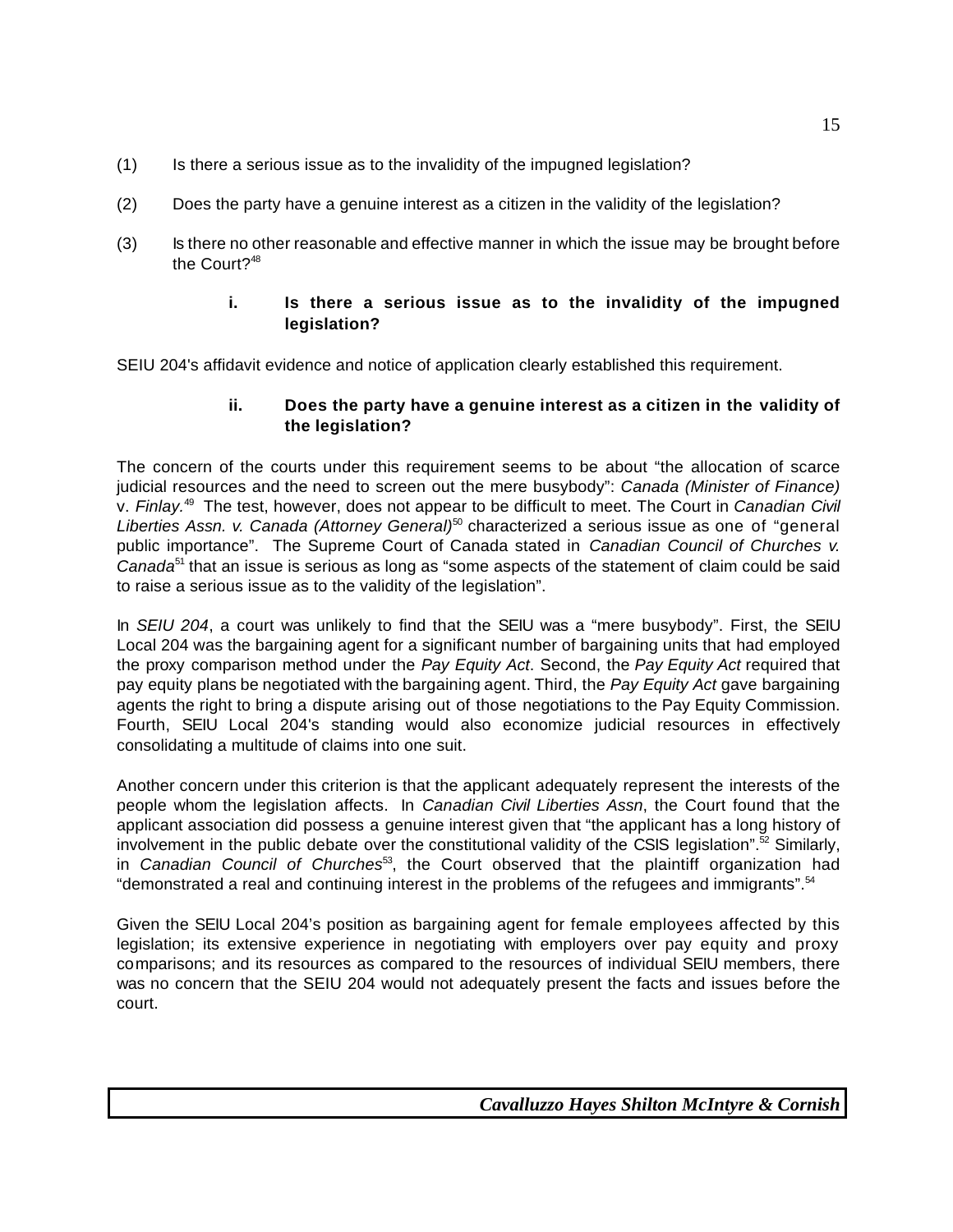### **iii. Is there no other reasonable and effective mannerin which the issue may be brought before the Court?**

This branch of the test functions as the "gate" to discretionary public interest standing  $55$  and addresses the need for adversarial presentation and a desire to prevent immunization from review:<sup>56</sup> The approach of the courts appears at the moment to be split. The split turns on whether public interest standing should be granted to an applicant when there exist individuals who are more directly affected by the impugned legislation and who could potentially bring their own challenge.<sup>57</sup> The split is represented by the cases of *Canadian Council of Churches* and *Conseil du Patronat du Quebec Inc.* v. *Quebec (Procureur General)<sup>58</sup>*

In *Canadian Council of Churches* the Supreme Court of Canada denied standing to a public interest organization to challenge procedures for refugee determinations on the ground that applicants for refugee status, who were more directly affected, were in a position to challenge the Act.<sup>59</sup> In *Conseil du Patronat*, decided shortly before *Canadian Council of Churches*, the Supreme Court of Canada ruled that the fact that there were others who were more directly affected by the impugned legislation and who could have brought the challenge did not decide the issue of standing:  $^{\circ\circ}$ 

Since the issue is whether to grant discretionary public interest standing, the test cannot be whether the applicant is the person most directly affected by the issue:<sup>61</sup> Rather, the concern must relate to having full and complete adversarial presentation of the issue: $62$  Standing has indeed been granted where it was found that it was not practical to expect those directly affected by the legislation to challenge it. $63$ 

Even if it were practical to expect a person directly affected by the legislation to challenge it, there is no guarantee that she would be able to fully and vigorously litigate a matter. In fact, a public interest plaintiff may be more resistant to settlement pressures and have more resources: $64$ 

In the *Benoit* case, the Federal Court (Trial Division) consented to the request of corporations representing 5,000 Native people to be joined as plaintiffs in an action already commenced by individual Native people. The Court stated that not only did the corporations have standing, but:

their presence before the court is essential to this action. The litigation here involves aboriginal and treaty rights. As such, it will raise issues of immense complexity and will require the examination of much historical evidence...The task of assembling, preparing and presenting the range of evidence necessary in a case of this nature is, in my view, beyond the scope of any single plaintiff or any small group of plaintiffs without the participation of native representative bodies. Should the applicants not be joined as parties, there is a genuine risk that all the evidence necessary for the court to adequately decide these issues will not be before it, and the determination of any rights under Treaty No.8 will be hindered. $65$ 

Thus, on the reasoning in *Conseil du Patronat*, the fact that female employees denied pay equity because of *Schedule J* were more directly affected and were available to challenge the legislation would not be fatal to SEIU's request for public interest standing. Not only does the SEIU represent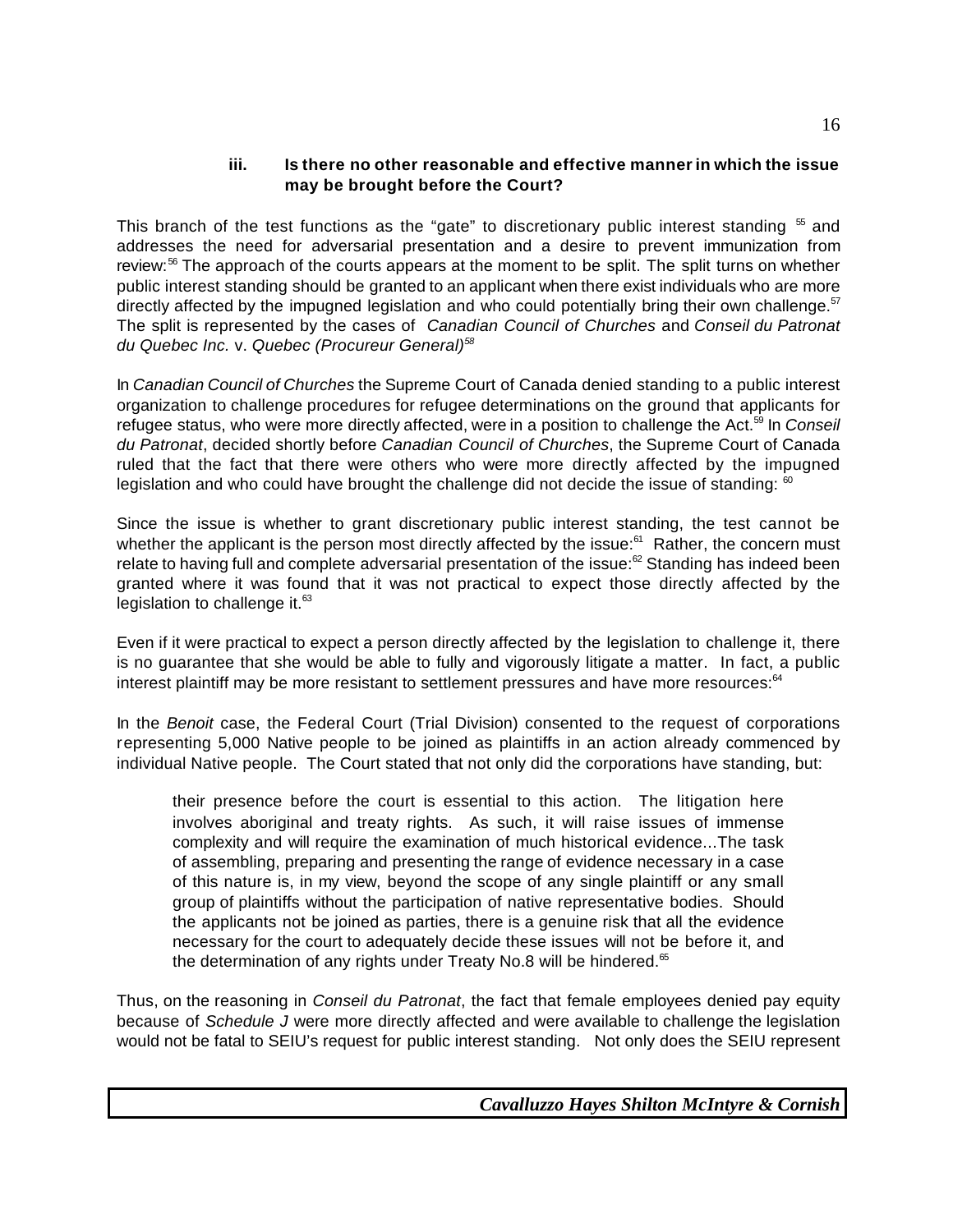many female employees affected by *Schedule J*, but SEIU is their exclusive bargaining agent and is empowered to negotiate pay equity plans with employers under the *Pay Equity Act*. Certainly, then, the SEIU had just as much interest as each of its members. Furthermore, unlike the members of the applicant in *Canadian Council of Churches*, the members of SEIU were directly affected by the impugned legislation.

Additionally, there was a strong argument that it is not practical to expect female employees denied pay equity by *Schedule J* to challenge it. Even factually simple cases are expensive to litigate. This case involve substantially complex facts as well as numerous employers, union locals and individuals affected by the legislation. It is a fair assumption that individual employees directly affected by this legislation would not have either the expertise or the resources to mount a challenge.<sup>66</sup>

### **B. Who should the Respondents Be?**

In the SEIU 204 case, it was clear that the Attorney General of Ontario should be the respondent.

One other issue which considered was whether it was necessary to add as a party the employers of the two individually named applicants. It was decided it was not necessary to so and that those employers could seek leave to intervene if they wanted to. The Government did file affidavits from those employers in support of its response to the application.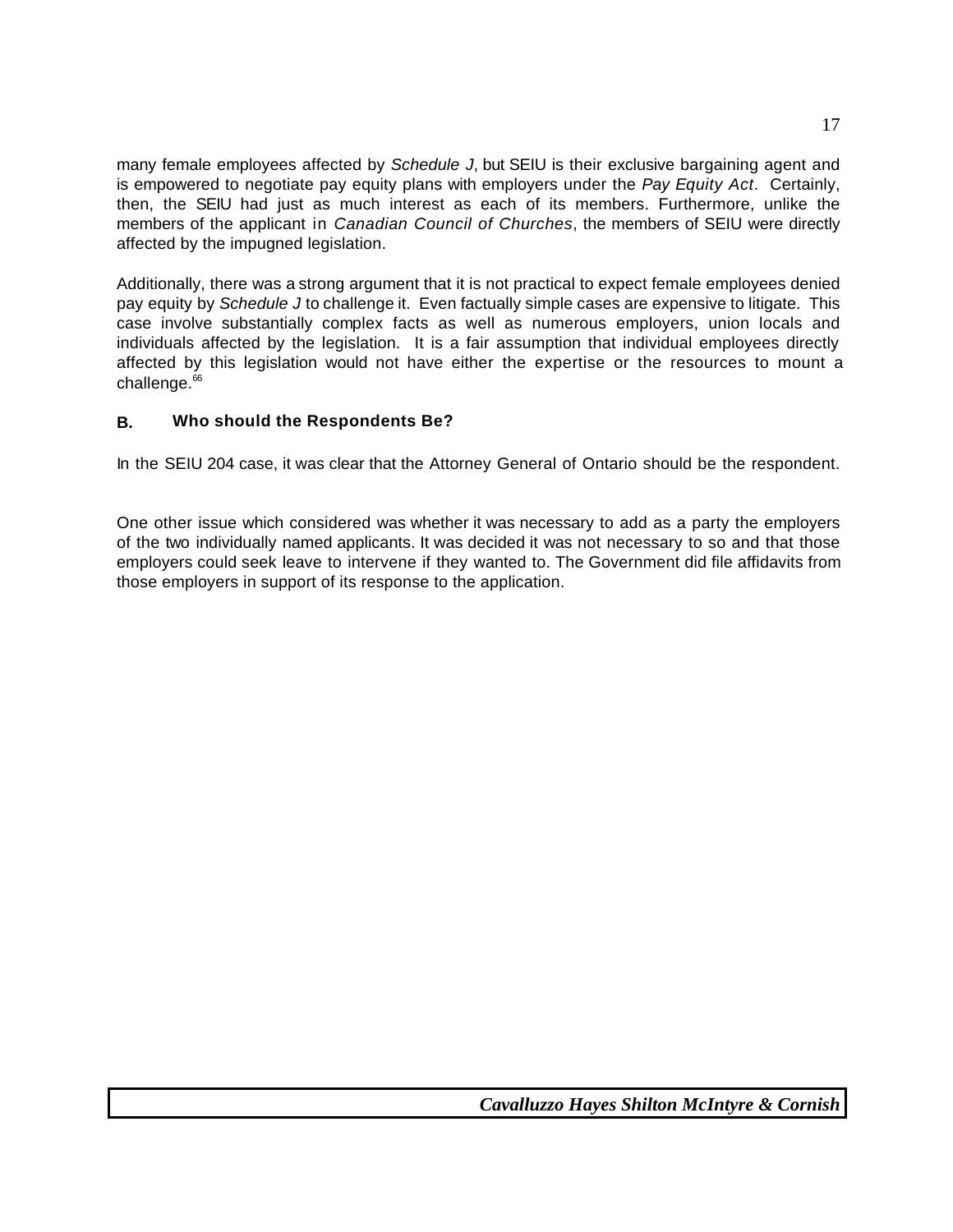### **6. MARSHALLING THE REQUIRED EVIDENCE**

### **A.** *SEIU 204* **Evidence**

To be successful, it is essential that the court have before it the most persuasive evidence on the issues which must be decided. Many *Charter* cases are won or lost on the facts and their presentation.

The evidence in the *SEIU 204* case was put in initially through an affidavit by a Union official, Robert Buchanan who had bargained the pay equity plans and through a very detailed affidavit by sociologist Dr. Pat Armstrong. Dr. Armstrong is a Canadian and international expert in the field of work, women's work, compensation, pay equity and health care. This material was very extensive. The preparation of the affidavit materials took approximately 6 months with Dr. Armstrong conducting original research in support of her affidavit statements. Much care was taken with the organization and presentation of the affidavit material in order to make a very complex subject understandable to the judge hearing the application.

The Attorney General responded with two affidavits, one by the Assistant Deputy Minister of the Ministry of Finance, Anne Evans, detailing the decision to legislate *Schedule J* and an affidavit from a pay equity consultant, Nadine Winter, alleging that proxy equity was not consistent with true pay equity principles.

In reply, the applicants filed two further affidavits. One was a responding affidavit by Dr. Armstrong contesting the evidence of Ms. Winter. The second was an affidavit of Dr. Caroline Leigh Anderson, an Associate Professor at the School of Public Administration at Ottawa's Carleton University, an economist by training and an expert in the field of public sector economics. Dr. Anderson's affidavit contested the Government's economic evidence by showing that the money saved by repealing *Schedule J* could have been saved by not providing a tax cut to those taxpayers earning in excess of \$240,000.00 annually.

After the evidence was filed, there were extensive cross-examinations of all these affidavits which took place over a period of a month. As well, during the course of those examinations, the parties made many requests for documents. The Government and the Union subsequently submitted responses to the undertakings which were made. The Government refused to or inadequately answered a number of the questions but the applicants ultimately decided not to pursue the issue through a motion. Further, the Government argued that a number of the Union's requests for information could not be met because they argued the documents were covered by Cabinet privilege.

The time taken in the preparation of these initial materials was rewarded in that Mr. Justice O'Leary essentially accepted the main evidentiary points made by the applicants' witnesses.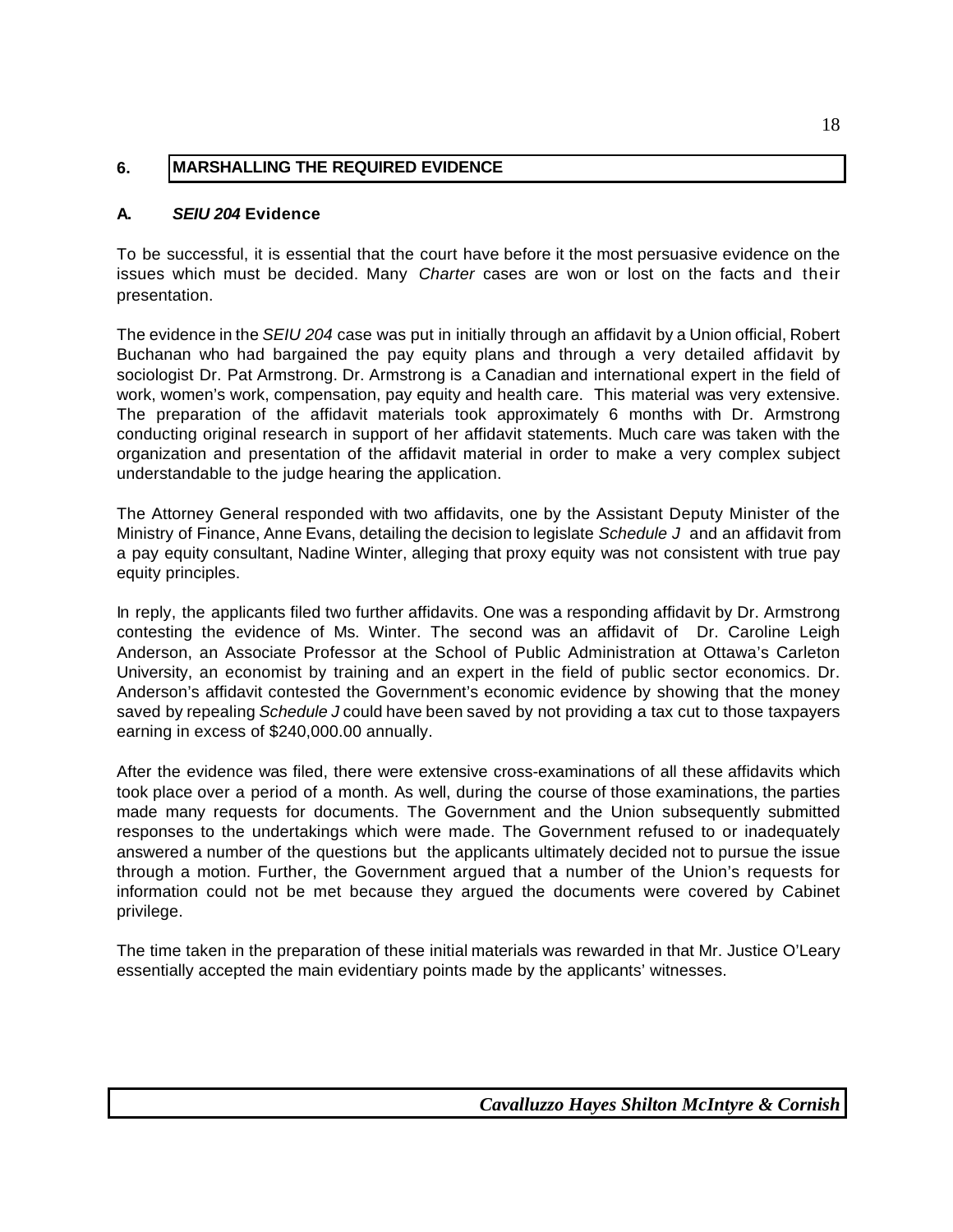### **B. Material Facts in Dispute**

In a Rule 14.05 (3) application, where there are arguably material facts in dispute, the court may find that an issue or the whole application would more appropriately be dealt with by way of a trial (Rule 38.10(1)(b)). In *Charter* challenges in particular there may be considerable facts in dispute relating to the question of whether the infringement is saved by s.1 of the *Charter*: <sup>67</sup> There are a number of cases which have forced an applicant to proceed by way of trial. $68$ 

However, there are cases which support the proposition that even where the facts are contested, these matters should proceed expeditiously and that conflicting evidence can be dealt with by way of affidavits and cross-examinations.<sup>69</sup> For example, in *Re Hussey and A.-G. for Ontario*<sup>70</sup> , the Divisional Court permitted a *Charter* challenge to conditions of confinement to proceed by way of application for judicial review. The Court suggested that issues such as overcrowding, sanitation and proper treatment of inmates could be established by affidavits. The Court in *Canadian Newspapers Co. v. Canada (A.G.)*<sup>71</sup> recognized the importance of having alleged infringements of rights dealt with expeditiously. This less restrictive approach to applications is supported by Ontario's Rule 14.05(3)(g.1).

In the *SEIU 204* case, while there were extensive cross-examinations and there were facts in dispute, the Government made no motion to convert the case into a trial rather than an application. Instead, the cross-examinations were filed with the Court.

There are a number of non-constitutional cases which discuss the implications of disputed facts: In *McKay Estate v. Love*<sup>72</sup>, the Court stated that even if there are material facts in dispute, a court has the power to hear an application. In *Niagara Air Bus v. Camerman*<sup>73</sup> , the Court found that the simple existence of a dispute concerning material facts does not necessarily disentitle an applicant to a remedy under 14.05(3)(a-g).

Thus, every effort should be made to ensure that the affidavit evidence sufficiently sets out all of the relevant facts and that factual disputes are substantially resolved before the hearing. As well, if there continue to exist material factual disputes or issues of credibility, it is also possible if appropriate to ask the court for leave to adduce viva voce evidence at the hearing (see discussion below under "Types of Evidence").

### **C. Filing of Affidavits and Cross-Examination on Affidavits**

Given the complexity involved in *Charter* litigation, Ontario's Rule 38 may present problems if enforced strictly. The notice of application must be supported by documentary evidence, usually in the form of affidavits, to be served on the respondent at least three days before the hearing (rule 38.09(1)). The respondent is not required to serve and file its affidavits until 2:00 p.m. on the day before the hearing (rule 38.09(3)). The applicant then does not have much time to cross-examine the deponents before the start of the hearing unless an adjournment is requested, resulting in increased delay and cost.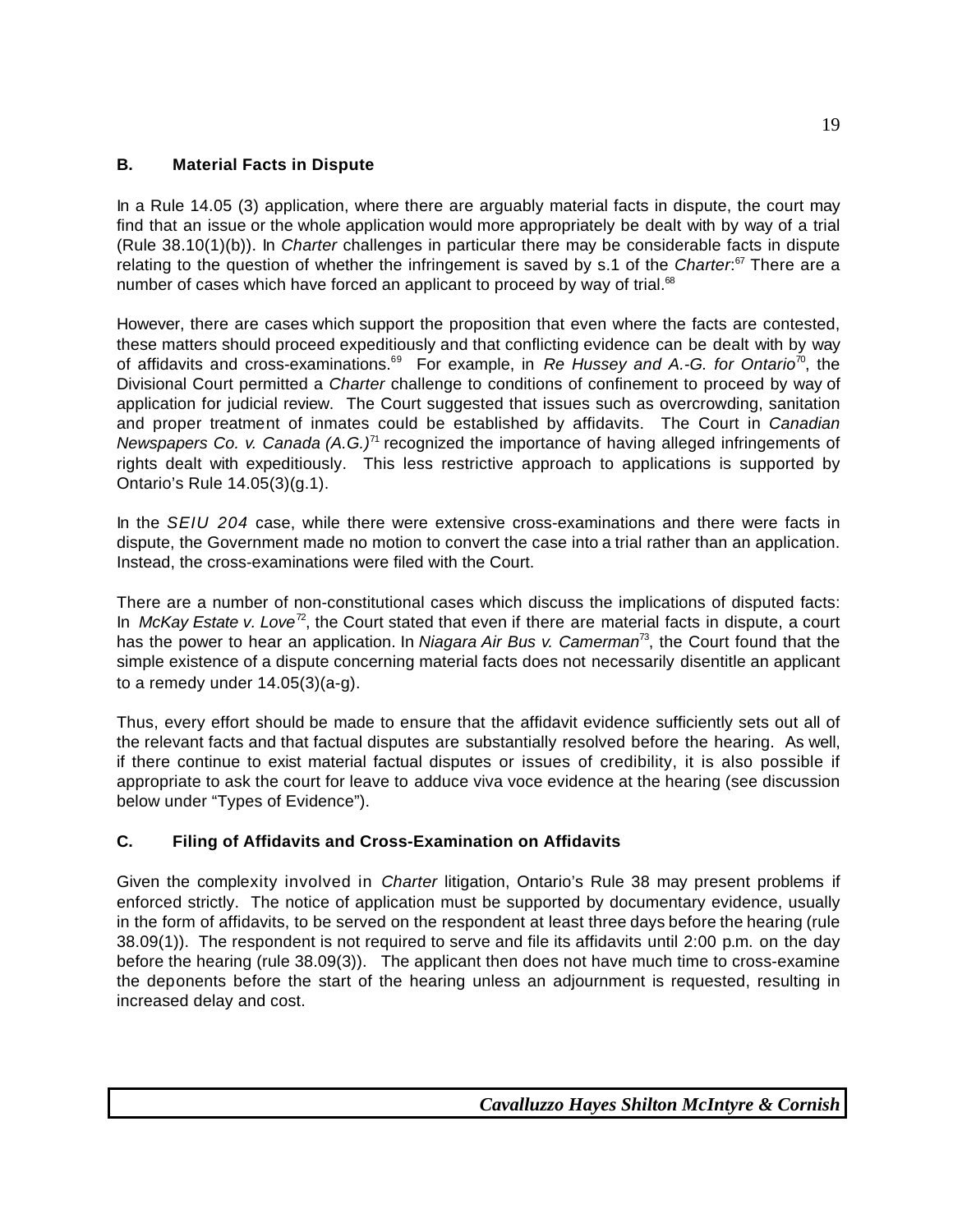In practice, in Ontario a case management judge is assigned to the parties on the filing of a *Charter* challenge and this usually leads to an agreement on the appropriate procedure."<sup>74</sup>. In preparation for the hearings of *Lavigne* v. *O.P.S.E.U*. 75 , counsel agreed on time periods for the delivery of all affidavits and for examinations and cross-examinations on the affidavits; on the number of viva voce witnesses to be called; not to move to quash or direct for trial the issues identified; and that no party would object if the other moved to call viva voce evidence after the moving party met certain conditions, such as providing the names of witness a certain number of days before the hearing, delivery witnesses' affidavits according to certain conditions, and limiting the number of witnesses from each side:<sup>76</sup>

Thus, in order to avoid unnecessary adjournments and costs, as well as to avoid the court directing the trial of an issue or even of the whole application, efforts should be made to reach an agreement with respondent counsel on procedural matters.

In the *SEIU 204* case, the parties agreed to a schedule for the holding of cross-examinations as well as the expediting of transcripts and the setting aside of a week of court time.

### **D. Types of Evidence**

Evidence in an application may be given by affidavit (Rule 39.01(1)). Proceedings by application lack some of the procedural benefits of an action, such as production and discovery (see Rule 30, 31). However, Rule 39.03 provides that a witness may be examined and cross-examined before the hearing, or, with leave, a person may be examined at the hearing of an application in the same manner as in a trial, and Rule 39.02 permits a party to cross-examine the deponent of an affidavit served by a party who is adverse in interest.

The following non-constitutional cases discuss potential problems encountered with affidavit evidence:

- C *Hrivnak v. Steel Art Co.*<sup>77</sup>: The court is not bound to accept uncontradicted affidavit evidence where that evidence is not persuasive or consistent with other evidence and the inference that may be drawn from the absence of other evidence.
- *Unilease Inc. v. Lee-Mar Developments Ltd.*<sup>78</sup>: The court held that paragraphs in an affidavit filed on a motion, which depended for their probative value on documents which were not sworn to as exhibits and were thus inadmissible, should be disregarded.
- C *Crysdale v. Carter-Baron Drilling Services Partnership*<sup>79</sup>: A party who referred to privileged communications in an affidavit was held to have waived the privilege and was compelled to answer questions relating to the details of the communications.
- James v. Maloney,<sup>80</sup>: A document which is referred to in the affidavit and forms one of the bases for the motion or application may be required to be produced if requested on crossexamination, notwithstanding any privilege.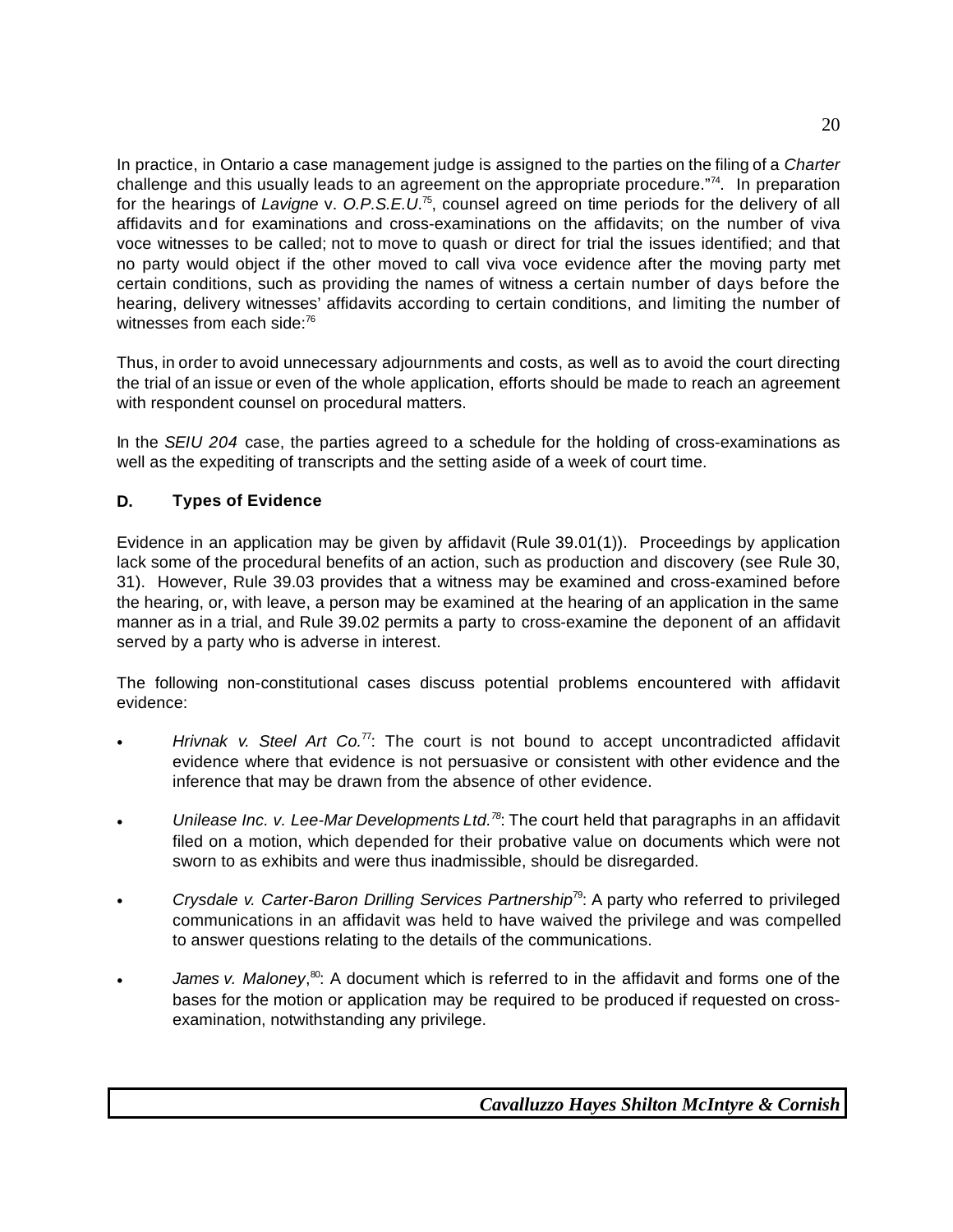In light of the above cases, in the *SEIU 204* case, documents necessary for the probative value of affidavit evidence were sworn to as exhibits.

### **E. Nature of the Evidence**

Evidence in *Charter* cases may differ from the type of evidence traditionally presented in civil litigation:

- C *Ontario (A.G.) v. Dieleman*<sup>81</sup>: In *Charter* cases, the parties should be encouraged to provide a complete and wide-ranging evidentiary basis for their positions.
- Ontario (A.G.) v. Dieleman<sup>82</sup>: An order compelling the examination of the Attorney General was granted since the objectives of the Attorney General were relevant to the *Charter* defences.
- C *Re Ontario English Catholic Teachers Ass'n and Essex County Roman Catholic School Board*<sup>83</sup>: Scholarly articles attached as exhibits to an affidavit on an application for judicial review are relevant to the applicability of s.1 of the *Charter*.

The table of contents for the two expert affidavits filed by SEIU 204 for Dr. Pat Armstrong and Dr. Caroline Leigh Anderson are set out in Appendix "A" to this paper to provide an idea of the range and complexity of the evidence filed in the SEIU 204 case.

### **7. LEGAL COSTS**

As *Charter* challenges are always difficult to win and costly to prepare and present, the issue of legal and expert costs is always a difficult one. Although there are no costs awarded usually at an administrative tribunal level, costs can be awarded against an unsuccessful applicant under a Rule 14.03 application or in a judicial review application. Similarly it is possible for an applicant to be awarded costs in court proceedings.

In the *SEIU 204* case, the costs of preparing and presenting the case were very high. In the end, the Court awarded the payment of costs on a party and party basis and the parties agreed to fix those costs at \$140,000.00. As a practical matter it is important to ensure detailed records are kept of time spent on the case in order to provide proper evidence of costs incurred if an award is made. Individual applicants also need to be properly advised of their potential liability if an award of costs is made against them.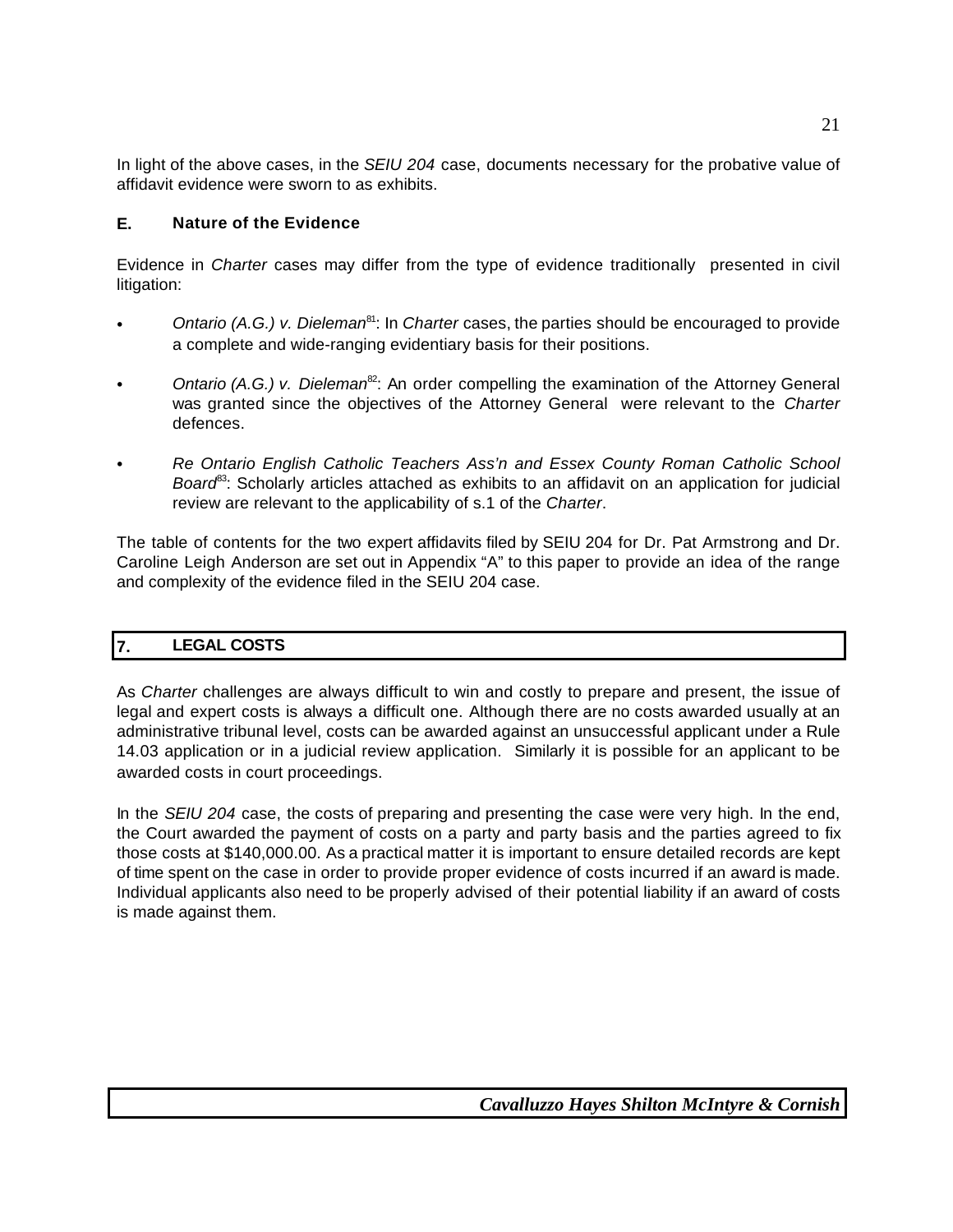## **APPENDIX "A"**

## **TABLE OF CONTENTS FROM SEIU 204 EXPERT AFFIDAVITS**

## **AFFIDAVIT OF DR. PAT ARMSTRONG**

## **Part I. INTRODUCTION**

- A. Expertise
- B. Research and Analysis for this Proceeding
- C. Summary of Evidence

## **Part II. SYSTEMIC DISCRIMINATION IN COMPENSATION OF WOMEN'S WORK**

- A. Introduction
- B. Three Factors Contributing to Discriminatory Wages for Women's Work
- C. Women's Work and Women's Income is Essential
- D. First Factor Women are Segregated into Different Work from Men
- E. Second Factor Women's Work is Paid Less than Men's Work
- F. Third Factor Women's Work is Undervalued Relative to Men's Work
- G. Negative Impact on Women of Discriminatory Wages
- H. Systemic Nature of Compensation Discrimination

## **Part III. BACKGROUND TO DEVELOPMENT OF PAY EQUITY IN ONTARIO**

- A. Various Governmental Approaches
- B. Historical Development of Unequal Pay
- C. Minimum Standards\Minimum Wage Laws
- D. Equal Pay For Equal Work
- E. Equal Pay for Substantially Similar Work
- F. Equal Pay For Work of Equal Value\Pay Equity

## **Part IV. HISTORY OF ONTARIO'S** *PAY EQUITY ACT*

- A. Equal Pay for Work of Equal Value/Pay Equity
- B. Ontario's 1987 *Pay Equity Act*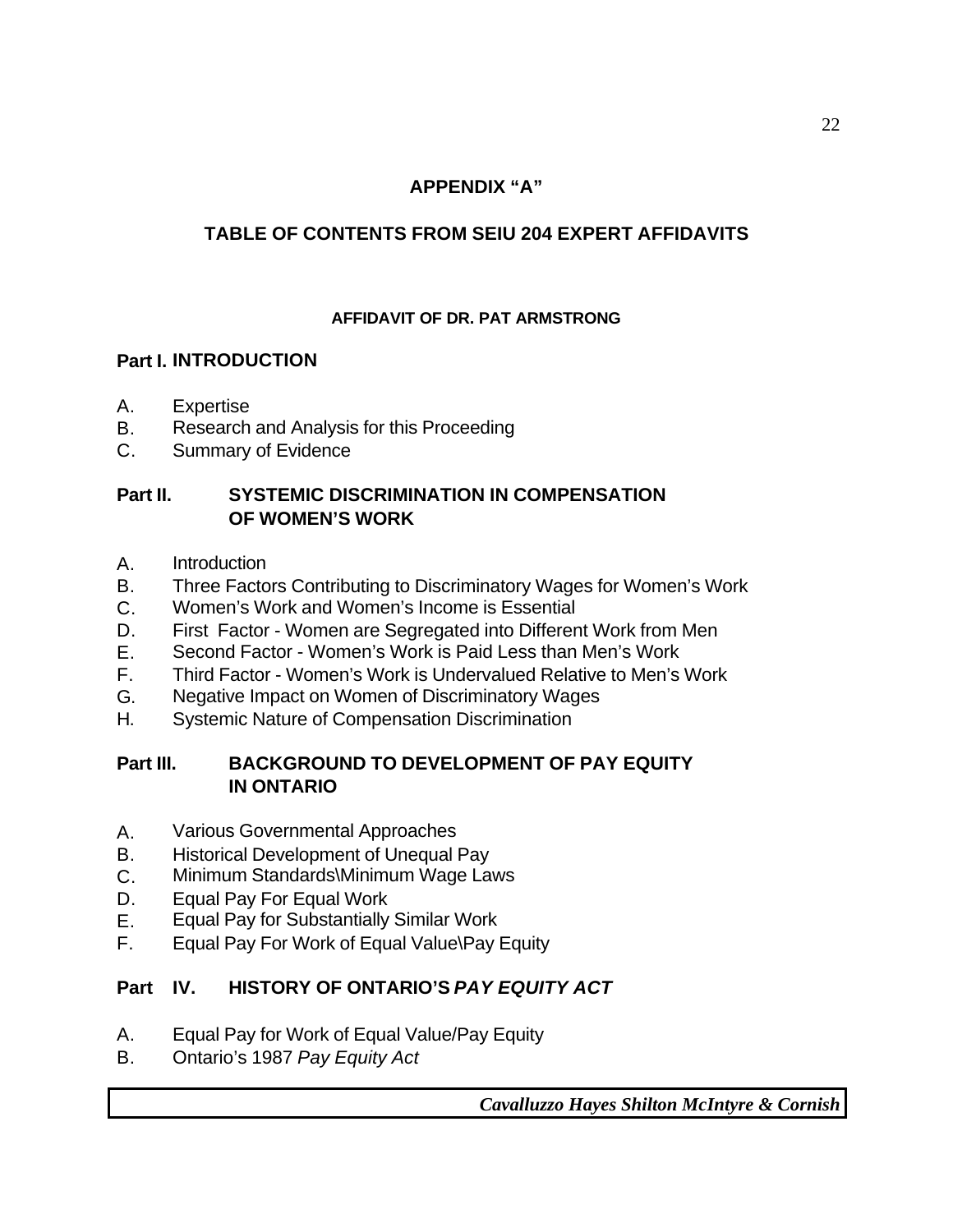- C. Major Features of Ontario's 1987 *Pay Equity Act*
- D. Summary of 1987 *Act*
- E. Employment Equity/Affirmative Action/Equal Opportunity

## **Part V. ACHIEVING PAY EQUITY FOR WOMEN IN PREDOMINANTLY FEMALE WORKPLACES**

- A. Predominantly Female Sectors of the Economy Study Section 33(2)(e)
- B. Section 33(2) Study Conclusions
- C. Proportional Value Comparison Method for Public and Private Sector
- D. Proxy Comparison Method for Public Sector Only
- E. Rationale for the Proxy Comparison Method
- F. Government Legislates Proxy and Proportional Methods
- G. Implementation of Proxy Comparison Method

## **Part VI. EFFECT OF** *SCHEDULE J* **ON WOMEN'S EQUALITY RIGHTS**

- A. *Schedule J Savings and Restructuring Act, 1996*
- B. Reduction of Proxy Pay Equity Adjustments The 3% Annual Payroll Cap
- C. Repeal of Proxy Comparison Method

## **Part VII CONCLUSION**

- Exhibit "A" Curriculum Vitae of Dr. Pat Armstrong
- Exhibit "B" *Report to the Minister of Labour by the Pay Equity Commission of Ontario on Sectors of the Economy which are Predominantly Female as Required by the Pay Equity Act, 1982,Section33(2)(e).*January, 1989 *("Initial Report")*
- Exhibit "C" *Report to the Minister of Labour by the Ontario Pay Equity Commission on Options relating to the Achievement of Pay Equity for Sectors of the Economy which are Predominantly Female.* October, 1989 *("Options Report")*
- Exhibit "D" *Pay Equity in Predominantly Female Sectors: Health Care* study of Dr. Pat Armstrong (*"Health Care Sector* Study").
- Exhibit "E" *Equal Pay For Work ofEqual Value,* Report for the Public Service Alliance of Canada ("*1993 PSAC Report")*
- Exhibit "F" Tables prepared by Dr. Pat Armstrong
- Exhibit "G" Graphs prepared by Dr. Pat Armstrong
- Exhibit"H"- *Setting the StagefortheNextCentury: The Federal Plan for Gender Equality*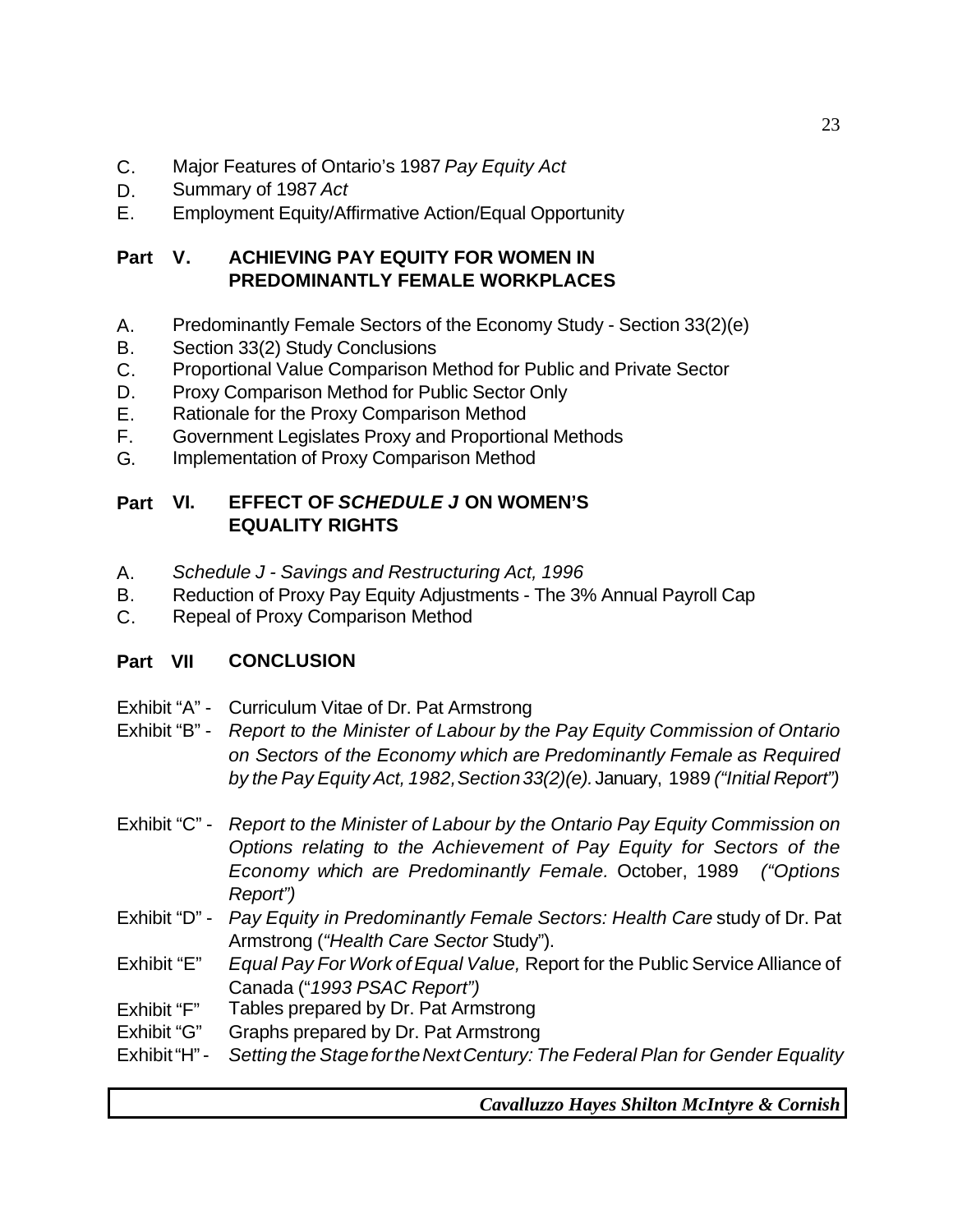## **AFFIDAVIT OF DR. CAROLINE LEIGH ANDERSON**

- A. EXPERTISE
- B. THE BUDGET PROCESS
	- a) Broad Strategic Level
	- b) More Detailed Level
- C. THE ONTARIO DEFICIT AND THE GOVERNMENT'S CHOICE SET
	- a) Introduction
	- b) Tax Cuts
		- I) Tax Cuts and Ontario's Credit Rating
	- c) Forecast Assumptions
		- I) Interest Rates
		- ii) GDP Growth
	- d) Contingency Reserve
		- e) New Accounting Procedures
- D. OTHER PROVINCIAL OPTIONS FOR DEFICIT CUTTING
	- a) Examples of Choice
- E. CONCLUSION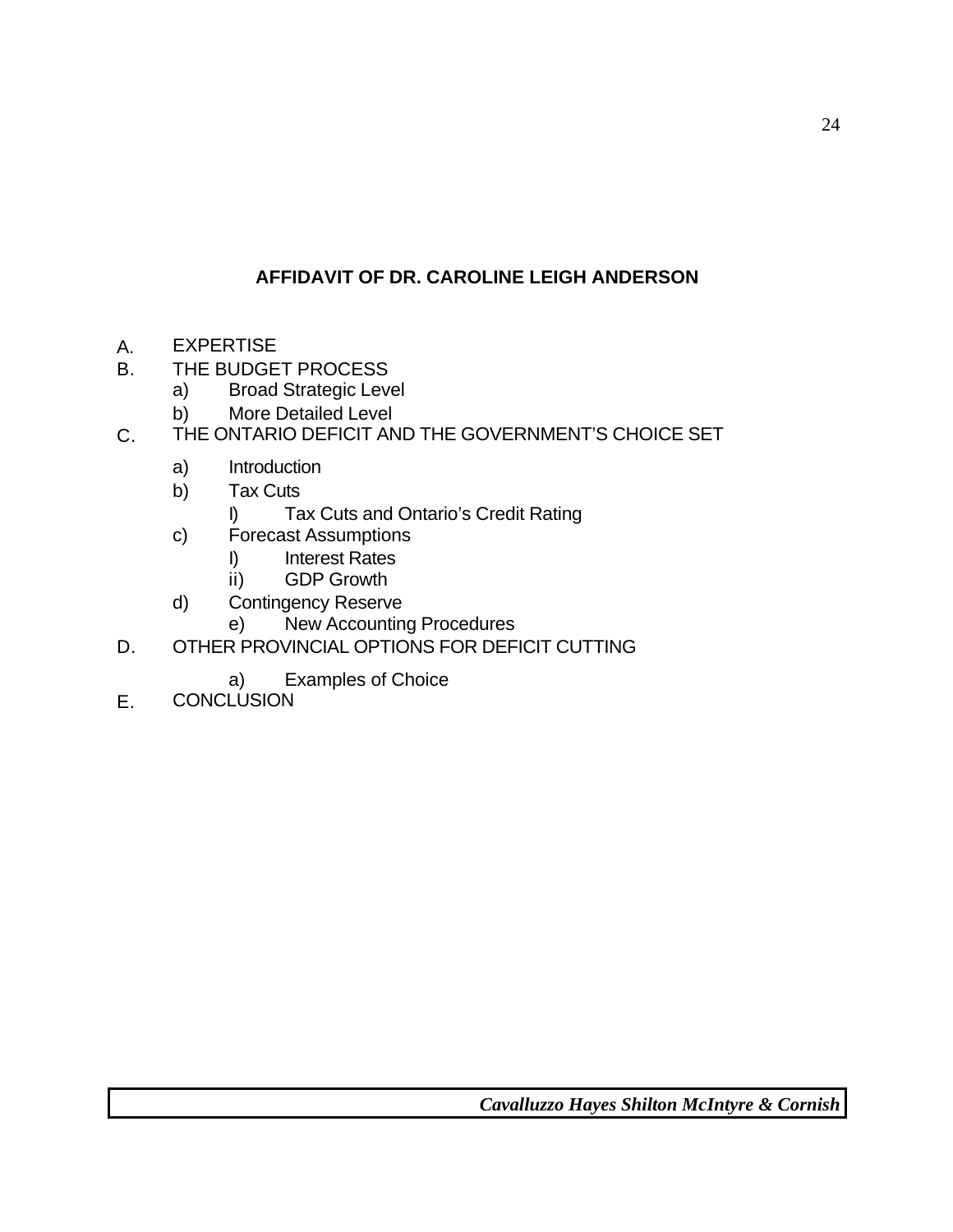## **ENDNOTES**

- 1. *SEIU, Local 204 v. Attorney General of Ontario* (*"SEIU 204"*) (1997) 35 O.R. (3d) 508 (Gen. Div.)
- 2. above, at p.510.
- 3. above, at p. 520.
- 4. above, at p. 521.
- 5. above, at p. 521.
- 6. above, at p. 522
- 7. above, at p. 535.
- 8. above, at p. 532.
- 9. above, at p. 533
- 10. above, at p. 534
- 11. above, at p. 534.
- 12. above, at p. 536
- 13. K. Roach, *Constitutional Remedies in Canada* (Aurora, Ontario, Canada Law Book: 1995, updated) at 12-1 and 12-2
- 14. *Schachter* v. *Canada* (1992) 93 D.L.R. (4th) 1 (S.C.C.)
- 15. P. Hogg, *Constitutional Law of Canada*, 3rd ed. (Toronto, Carswell, 1992) at 37-3 37-4
- 16. Hogg at 37-14
- 17. *R. v. Big M Drug Mart* (1985) 18 D.L.R. (4th) 321
- 18. *Andrews v. Law Society of British Columbia* (1989), 56 D.L.R. (4th) 1 (S.C.C.)
- 19. *Schachter* at 12
- 20. e.g. *Haig v. Canada* (1991), 5 O.R. (3d) 245 (Gen.Div.), var'd O.A.C. 272 (C.A.). See also Roach at 14-64.3 - 14-79
- 21. *Miron v. Trudel* (1995), 124 D.L.R. (4th) 693 at 757-58
- 22. Roach, above at 14-72; 14-78 14-79
- 23. (1985), 19 D.L.R. (4th) 1 at 36.
- 24. *Finlay, above* at 342
- 25. *Hogg, above* at 37-4
- 26. *Hogg, above* at 37-20
- 27. *Roach, above* at 12-1 12-2, 13-1 13-7
- 28. (1991), 81 D.L.R. (4th) 121 (S.C.C.)
- 29. *above* at 127-128
- 30. *above* at pp. 130-131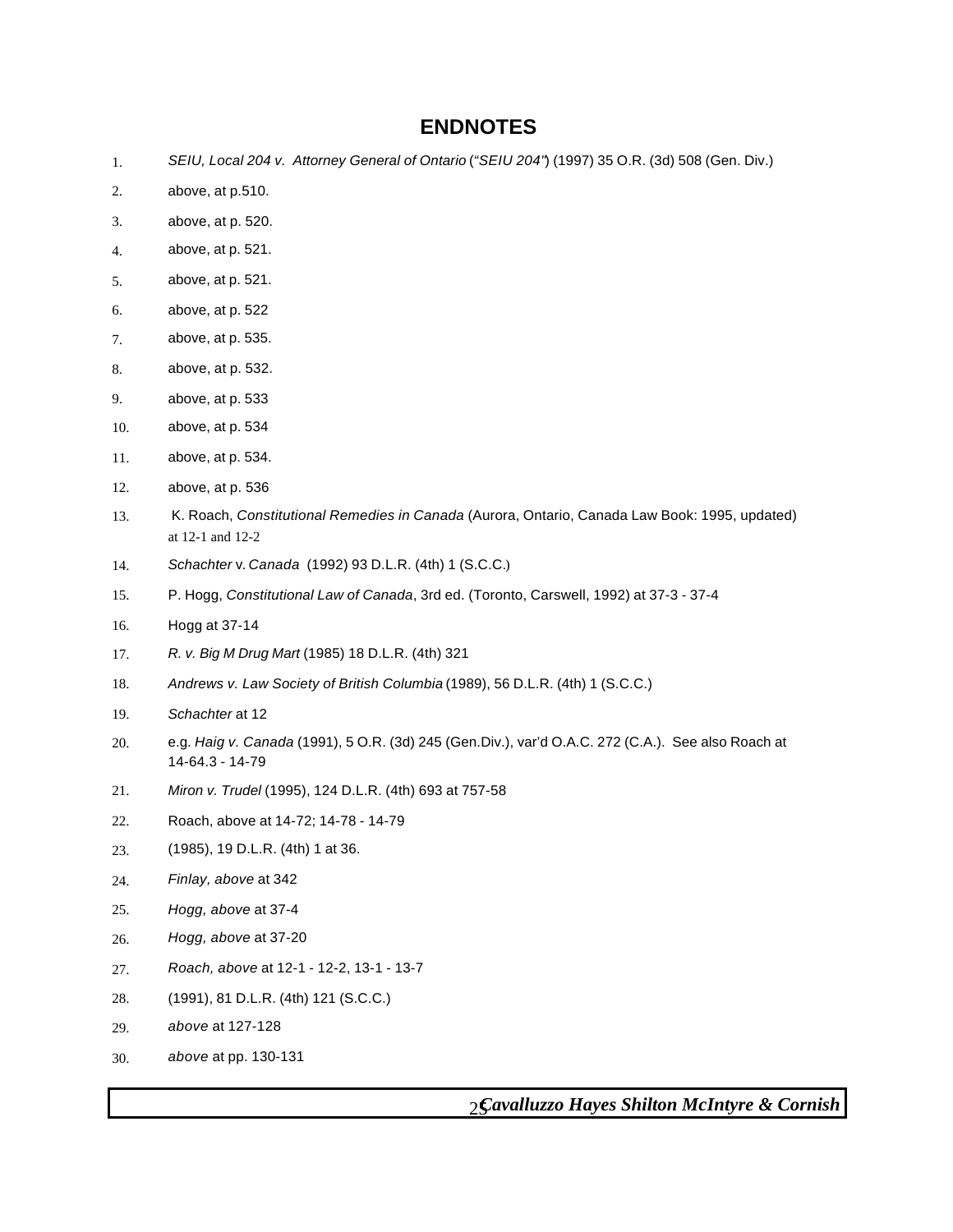- 31. (1996), 140 D.L.R. (4th) 115 (Ont. Gen. Div.)
- 32. (1984), 48 O.R. (2d) 225 (C.A.).
- 33. at p. 122
- 34. at p. 231
- 35. at p. 233
- 36. *Rules of Civil Procedure,* enacted under the *Courts of Justice Act.*
- 37. *Nipissing Hotel Ltd. v. Hotel & Restaurant Employees & Bartenders International Union et al* (1963), 2 O.R. 169 (H.C.) at 170-172.
- 38. 1995, S.O. 1995, c.1, Sch.A
- 39. (Aurora: Canada Law Book, 1995, updated to Oct., 1995) at 7-6.
- 40. R.S.O. 1990, c.R.33
- 41. at 172, 176
- 42. *Seafarers' International Union of Canada et al. v. Lawrence*(1978) 21 O.R. (2d) 819 (Div.Ct.) at 827, (1979) 24 O.R. (2d) 257 (Ont.C.A)
- 43. [1991] O.P.E.D. No. 129 (Q.L.)
- 44. Roach at 5-16; *Smith* v. *A.G. Ontario* [1924] 3 D.L.R. 189 (S.C.C.) at 193, *Cowan v. Canadian Broadcasting Corp.*, [1966] 2 O.R. 309 (C.A.) at 311, leave to appeal to S.C.C. refused [1966] S.C.R. vii applied in *Finlay* at 330*; Hy and Zel's* at 663
- 45. (1989), 58 D.L.R. (4th) 577 (S.C.C.) at 632. See also Ross at 178-80
- 46. *above* at 5-2
- 47. *Thorson* v. *Attorney General of Canada (No.2)* (1974), 43 D.L.R. (3d) 1 (S.C.C.); *Nova Scotia Board of Censors* v. *McNeil* (1975), 55 D.L.R. (3d) 632 (S.C.C.); *Canada (Minister of Justice)* v. *Borowski* (1981), 130 D.L.R. (3d) 588 (S.C.C.).
- 48. *Borowski*, above at 606
- 49. (1986), 33 D.L.R. (4th) 321 (S.C.C.) per Le Dain J. at 341.
- 50. (1990), 74 O.R. (2d) 609 (H.C.J.) at 619
- 51. (1992), 88 D.L.R. (4th) 193 at 205
- 52. *Canadian Civil Liberties Association,* above, at p.617
- 53. at 205
- 54. See also *Benoit* v. *Canada*, (1994), 81 F.T.R. 100 (T.D.) at 103 and *Mathias Columb Band of Indians* v. *Saskatchewan Power Corp.* (1994), 111 D.L.R. (4th) 83 (Man.C.A.) at 90, leave to appeal to S.C.C. refused 111 D.L.R. (4th) vii.
- 55. P. Bowal and M. Cramwell "Case Comment: *Persona Non Grata*: The Supreme Court of Canada Further Constrains Public Interest Standing".(1994) 33 Alta. L. Rev. 192 at 197
- 56. Roach at 5-9 5-14.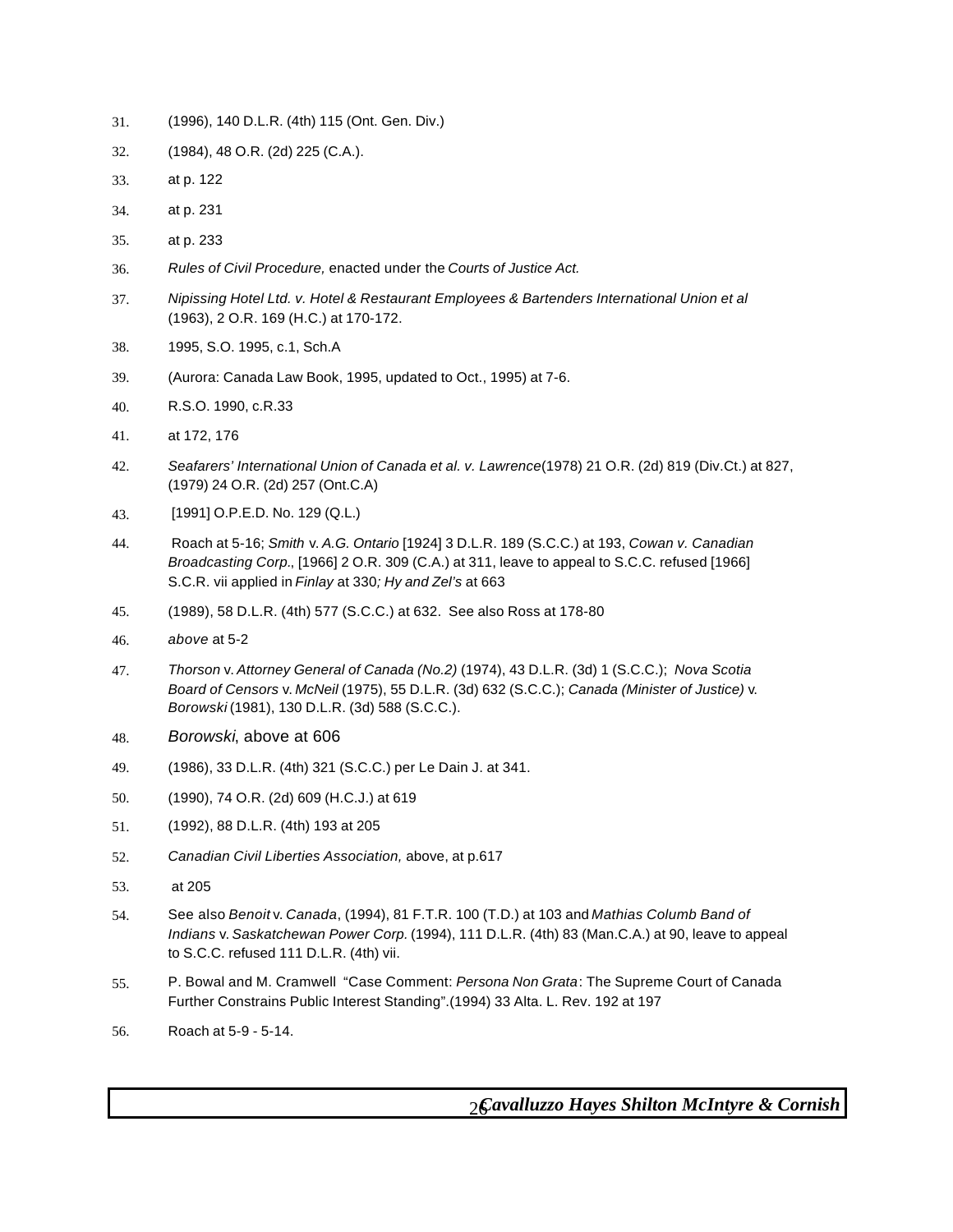#### 57. at 205-207

- 58. (1991), 87 D.L.R. (4th) 287n (S.C.C.), rev'g (1988), 55 D.L.R. (4th) 523 at 529-30 (Que.C.A.).
- 59. It is not clear from the decision whether public interest standing would be denied if a private litigant is simply available to challenge the legislation, or only if private litigants were actually challenging the legislation. The decision in *Hy and Zel's Inc.* v. *Ontario (Attorney General)* seems to support the former. In *Hy and Zel's*, the Court stated at 662 that "[i]f there are other means to bring the matter before the court, scarce judicial resources may be put to better use."
- 60. [s]ince the Conseil du Patronat speaks for its members, surely it has just as much interest as each of its members does. at 528-30. See also D.F. Bur & J.K. Kehoe, "Developments in Constitutional Law: The 1991-92 Term" (1993) 4 Supreme Court L.R. (2d) 49 at 64.This case was followed in *Canadian Bar Assn.* v. *British Columbia (Attorney General)* in which the Court granted an association of lawyers standing to challenge the constitutionality of a tax imposed on legal services. The Court suggested that *Conseil du Patronat* could be distinguished from *Canadian Council of Churches* in that the Conseil's members were directly affected by the impugned legislation, whereas the Council of Churches' members were churches, none of which were directly affected by the impugned legislation in that case: Drawing on that distinction, the Court found that the function of the Bar Association and the Law Society, like the Conseil, was to represent the interests of their members: This representative function also applies by law to bargaining agents. (1993), 101 D.L.R. (4th) 410 (B.C.S.C.) at 419
- 61. Roach, *above* at 5-12
- 62. Roach, *above* at 5-12
- 63. *Canadian Civil Liberties Association* at 620; *Unishare Investments Ltd. v. Canada* (1994), 18 O.R. (3d) 603 (Gen. Div.) at 607; and *Grant* v. *Canada* (1994), 94 C.L.L.C. 14,055 at , aff'd on other grounds (1995) 125 D.L.R. (4th) 556 (F.C.A.)
- 64. See W.A. Bogart, "Understanding Standing, Chapter IV: Minister of Finance of Canada v. Finlay"(1988), 10 Supreme Court Law Rev. 377 at 395-96
- 65. at 102-3
- 66. Roach, *above* at 5-2.
- 67. See Lepofsky, "Civil Procedure in *Charter* Litigation," in J. Cowan & M. Lepofsky, *Public Law: Reference Materials* (Law Society of Upper Canada Bar Admission Course Materials, Oct. 1995) c.9 at 9-10 - 9-11.
- 68. In the following cases, it was held that applications were inappropriate:
	- Re Seaway Trust Co. et al. and The Queen in Right of Ontario et al.: An application under the *Charter* for judicial review was dismissed because the issues required an extensive review of evidence, and findings of credibility and fact were more appropriately made on the trial of an action.
	- C *Assn francaise des conseils scolaires de l'Ontario v. Ontario*: The Court order the trial of constitutional issues where the issues were complex and additional evidence was needed to resolve them.
	- C *Energy Probe v. Canada (A.G.)*: A *Charter* challenge commenced by application was to be treated as an action on consent by the parties. The issue could be more conveniently dealt with at trial since there were factual matters in dispute. Furthermore, if s.1 of the *Charter* was raised, the trial court would be much better